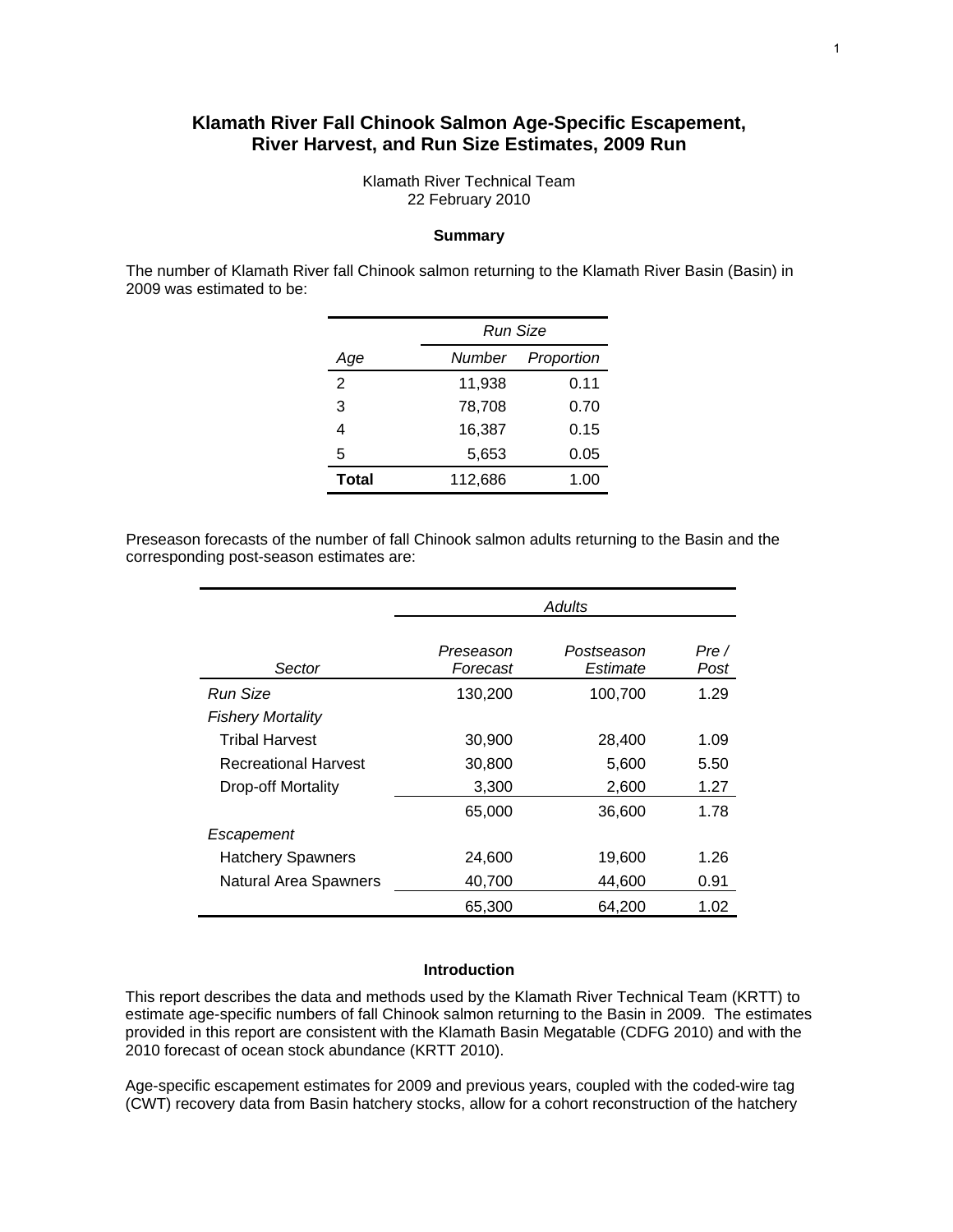and natural components of Klamath River fall Chinook salmon (Goldwasser et al. 2001, Mohr 2006a, KRTT 2010). Cohort reconstruction results enable forecasts to be developed for the current year's ocean stock abundance, ocean fishery contact rates, and percent of spawners expected in natural areas (KRTT 2010). These forecasts are necessary inputs to the Klamath Ocean Harvest Model (Mohr 2006b); the model used by the Pacific Fishery Management Council to forecast the effect of fisheries on Klamath River fall Chinook salmon.

#### **Methods**

The KRTT obtained estimates of abundance and age composition separately for each sector of harvest and escapement. Random and nonrandom sampling methods of various types were used throughout the Basin (Table 1) to obtain the data from which the Klamath Basin Megatable totals and estimates of age composition were derived. The KRTT relied on surrogate data where the sample of scales was insufficient for estimation of age composition, or was altogether lacking, within a particular sector.

Estimates of age composition were based on random samples of scales (Table 2) whenever possible. Generally, each scale was aged independently by two trained readers. In cases of disagreement, a third read was used to arbitrate. Statistical methods (Cook and Lord 1978, Cook 1983, Kimura and Chikuni 1987) were used to correct the reader-assigned age composition estimates for potential bias based on the known-age vs. read-age validation matrices. The method used to combine the random sample's known ages (CWT fish) and unknown read ages for estimation of the escapement or harvest age-composition is described in Appendix A.

In cases where scales were believed to be non-representative of the age-two component, the KRTT relied on analysis of length-frequency histograms. In these cases, all fish less than or equal to a given fork-length "cutoff" were assumed to be age-two, and all fish greater than the cutoff length were assumed to be adults. The cutoff value varied by sector, and was based on location of the length-frequency nadir and, if appropriate, known-age (CWT) length-frequencies. As before, scales were used to estimate the age composition of adults (Appendix A).

An indirect method was used to estimate age composition for natural spawners in the Trinity River above the Willow Creek Weir (WCW). Age-specific numbers of fall Chinook salmon that immigrated above WCW were estimated by applying the age composition from scales collected at the weir to the estimate of total abundance above the weir. Next, the age composition of returns to Trinity River Hatchery and the harvest above WCW were estimated. The age composition of natural spawners above the weir was then estimated as the age-specific abundances above the WCW, minus the age-specific hatchery and harvest totals.

The specific protocols used to develop estimates of age composition for each sector are provided in Table 3. A summary of the KRTT minutes specific to each sector is given in Appendix B for the Klamath River and Appendix C for the Trinity River.

#### **Results**

A total of 14,753 scales from 17 different sectors were aged for this analysis (Table 2). Of these, 1,594 were from known-age (CWT) fish. Known-age scales provide a direct check, or "validation," of accuracy of the scale-based age estimates (Tables 4a and 4b, Appendices D and E). Overall, the scale-based ages were generally accurate. For the Trinity River, accuracy was 100% for age-2 fish, 98% for age-3 fish, 93% for age-4 fish, and 100% for age-5 fish. For the Klamath River the accuracy was 97% for age-2 fish, 97% for age-3 fish, 84% age-4 fish, and 89% for age-5 fish. The statistical bias-adjustment methods employed are intended to correct for scale-reading bias, but the methods assume that the known-age vs. read-age validation matrices are themselves well estimated (Kimura and Chikuni 1987).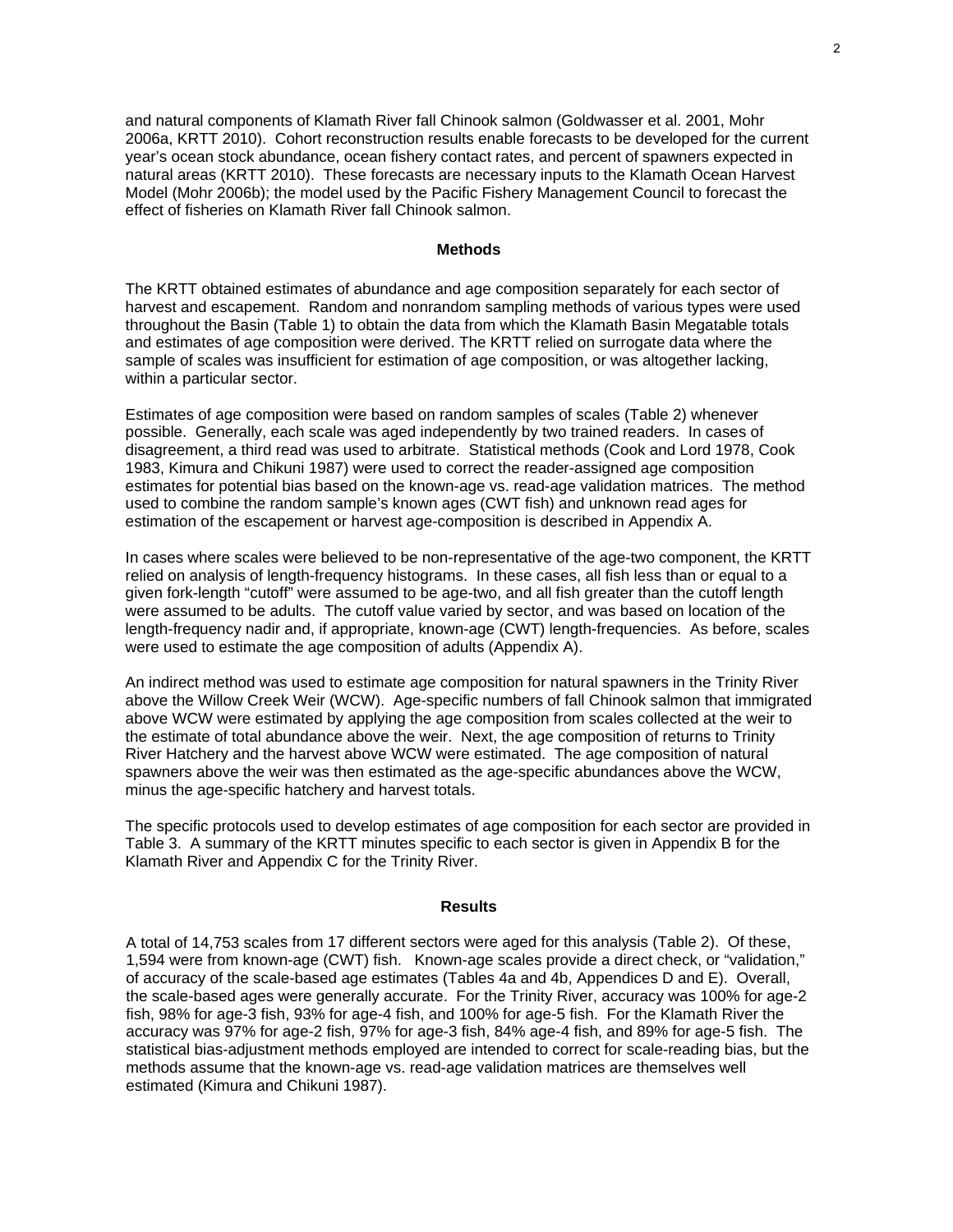Table 5 presents estimates of age-specific returns to Basin hatcheries and spawning grounds, as well as Basin harvest by Tribal and recreational fisheries and the drop-off mortality associated with those fisheries. Table 6 displays the Table 5 estimates as proportions. Calculations underlying the results summarized in Table 5 are presented in Appendix F.

The final estimates of the 2008 Klamath Basin age composition were slightly modified from the preliminary age composition. Final estimates are presented in Appendix G.

#### **List of Acronyms and Abbreviations**

| ad-clipped   | adipose fin removed                                                             |
|--------------|---------------------------------------------------------------------------------|
| CDFG         | California Department of Fish and Game                                          |
| <b>CWT</b>   | coded-wire tag                                                                  |
| EST          | Klamath River estuary                                                           |
| FL.          | fork length                                                                     |
| HVT          | Hoopa Valley Tribe                                                              |
| IGH.         | Iron Gate Hatchery                                                              |
| KRTAT        | Klamath River Technical Advisory Team                                           |
| KRTT         | Klamath River Technical Team                                                    |
| KT           | Karuk Tribe                                                                     |
| LRC.         | Lower Klamath River Creel                                                       |
| M&U          | Klamath River below Weitchpec: "middle" section (Hwy 101–Surpur Ck) and "upper" |
|              | section (Surpur Ck-Trinity River)                                               |
| <b>SCS</b>   | <b>Siskiyou County Schools</b>                                                  |
| <b>SRRC</b>  | <b>Salmon River Restoration Council</b>                                         |
| TRH          | <b>Trinity River Hatchery</b>                                                   |
| UR TRIBS     | <b>Upper Klamath River Tributaries</b>                                          |
| <b>USFS</b>  | U.S. Forest Service                                                             |
| <b>USFWS</b> | U.S. Fish and Wildlife Service                                                  |
| <b>WCW</b>   | <b>Willow Creek Weir</b>                                                        |
| YT           | <b>Yurok Tribe</b>                                                              |
| YTFP         | Yurok Tribal Fisheries Program                                                  |

#### **Literature Cited**

- CDFG (California Department of Fish and Game). 2010. Klamath River basin fall Chinook salmon spawner escapement, in-river harvest and run-size estimates, 1978–2009. Available from W. Sinnen, CDFG, 5341 Ericson Way, Arcata, CA 95521.
- Cook, R.C. and G.E. Lord. 1978. Identification of stocks of Bristol Bay sockeye salmon, *Oncorhynchus nerka*, by evaluating scale patterns with a polynomial discriminant method. Fishery Bulletin 76:415–423.
- Cook, R.C. 1983. Simulation and application of stock composition estimators. Canadian Journal of Fisheries and Aquatic Sciences 40:2113–2118.
- Goldwasser, L., M.S. Mohr, A.M. Grover, and M.L. Palmer-Zwahlen. 2001. The supporting databases and biological analyses for the revision of the Klamath Ocean Harvest Model. Available from M.S. Mohr, National Marine Fisheries Service, 110 Shaffer Road, Santa Cruz, CA 95060.
- Kimura, D.K. and Chikuni, S. 1987. Mixtures of empirical distributions: an iterative application of the age-length key. Biometrics 43:23–35.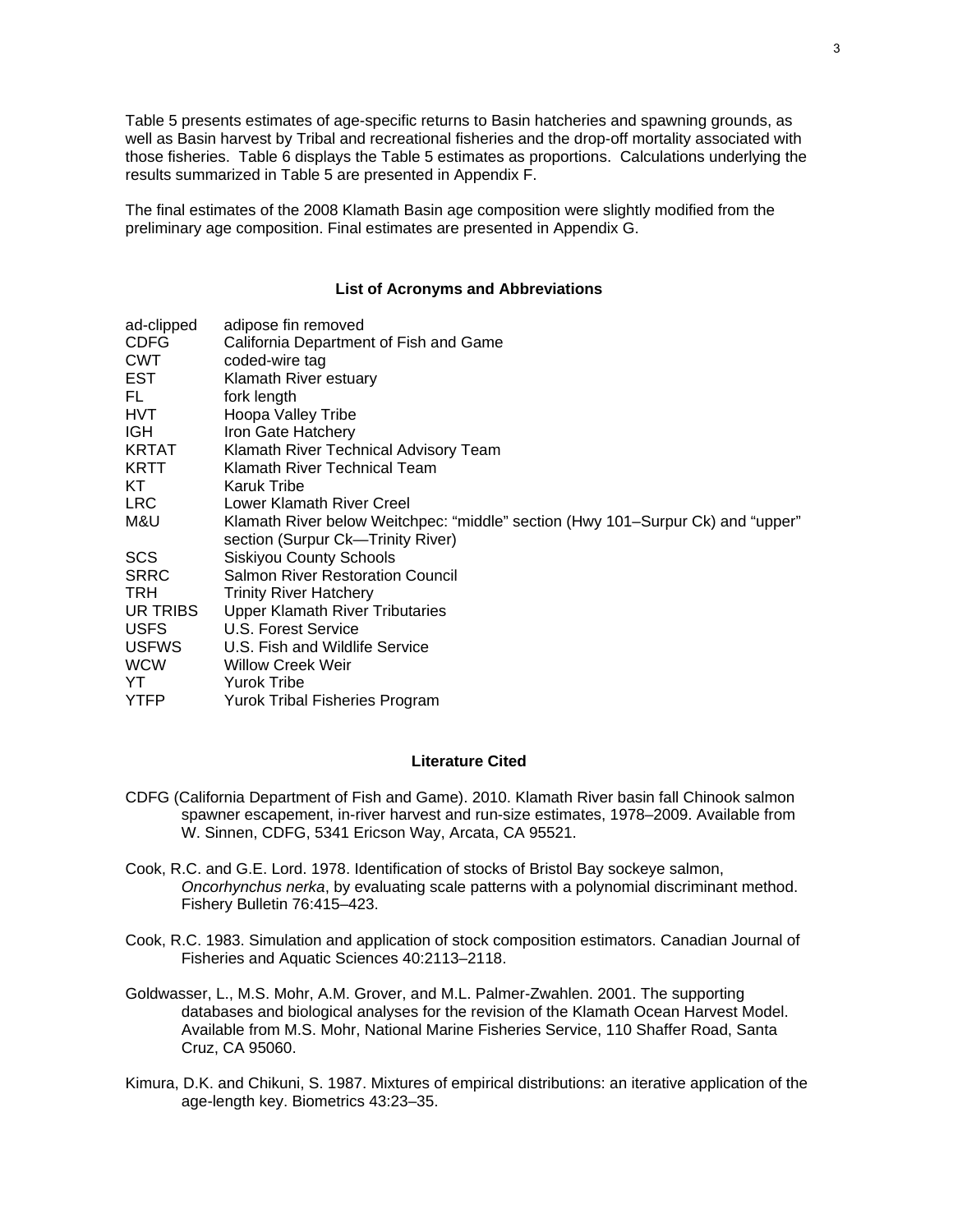- KRTT (Klamath River Technical Team). 2010. Ocean abundance projections and prospective harvest levels for Klamath River fall Chinook, 2009 season. Available from the Pacific Fishery Management Council, 7700 NE Ambassador Place, Suite 101, Portland, OR 97220-1384. <http://www.pcouncil.org/salmon/salother.html>
- Mohr, M.S. 2006a. The cohort reconstruction model for Klamath River fall Chinook salmon. Unpublished report. National Marine Fisheries Service, Santa Cruz, CA.
- Mohr, M.S. 2006b. The Klamath Ocean Harvest Model (KOHM): model specification. Unpublished report. National Marine Fisheries Service, Santa Cruz, CA.

#### **Klamath River Technical Team Participants**

*California Department of Fish and Game*  Melodie Palmer-Zwahlen Wade Sinnen

*Hoopa Valley Tribe*  George Kautsky Billy C. Matilton

*KMZ Ocean Recreational Fishery*  Jerry Barnes

*National Marine Fisheries Service*  Michael O'Farrell

U.S. Fish and Wildlife Service Joe Polos

*Yurok Tribe*  Desma Williams

#### **Acknowledgements**

The Klamath River Technical Team thanks the following individuals for their expert assistance in compiling and reviewing the data for this report: Sara Borok, Mary Claire Kier, Jennifer Simon, Marc Heisdorf, Brett Kormos, Diana Chesney, and Morgan Knechtle of the California Department of Fish and Game; and Steve Gough of the U.S. Fish and Wildlife Service. The Yurok Tribe and U.S. Fish and Wildlife Service performed the scale reading analysis for the Klamath River while the Hoopa Valley Tribe performed the scale reading analysis for the Trinity River. The U.S. Fish and Wildlife Service provided scale reading assistance to the Yurok Tribe. Scale collections were provided by the California Department of Fish and Game, Hoopa Valley Tribe, U.S. Fish and Wildlife Service, and Yurok Tribe.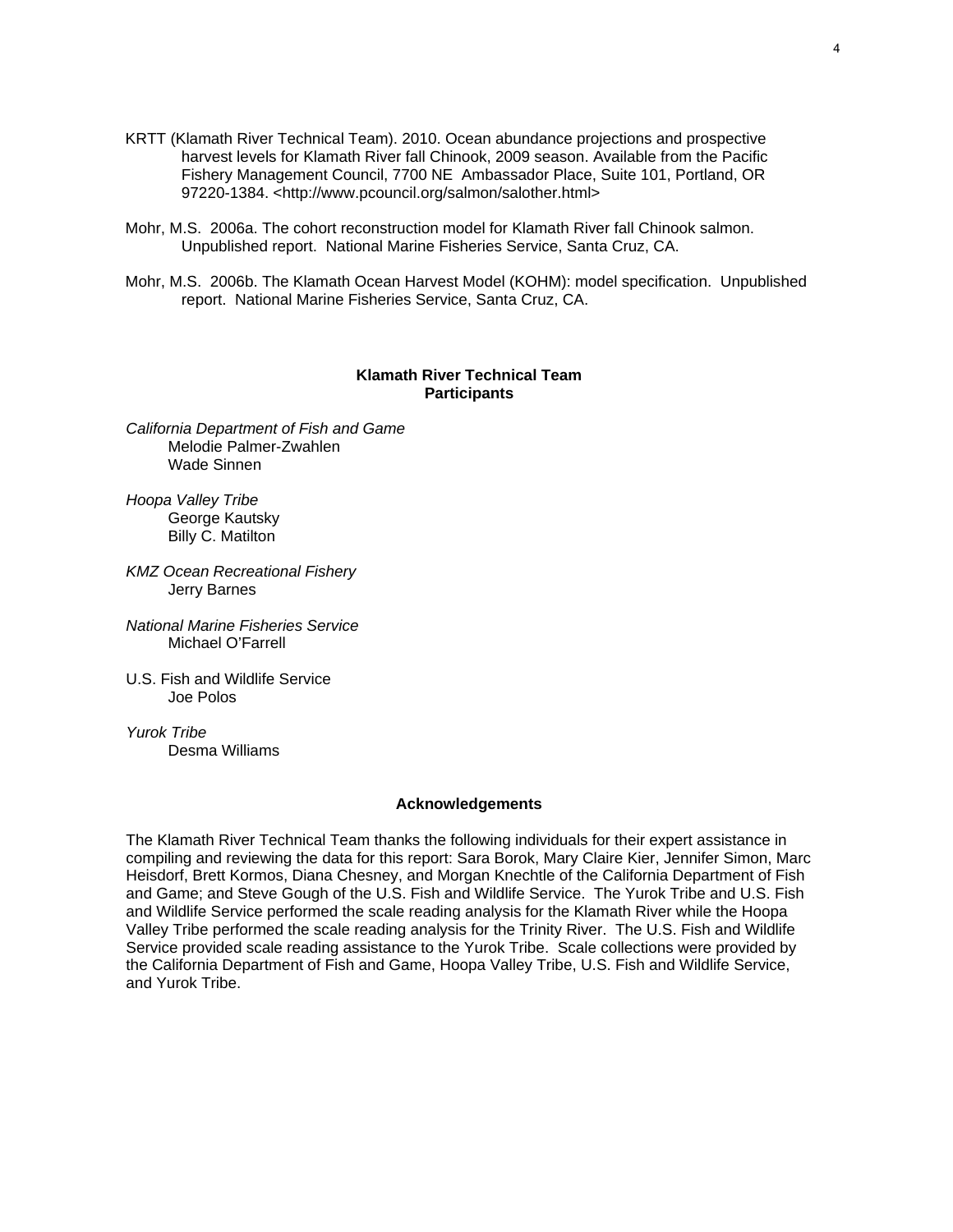# Table 1. Estimation and sampling methods used for the 2009 Klamath River fall Chinook run assessment.

| <b>Sampling Location</b>                                     | <b>Estimation and Sampling Methods</b>                                                                                                                                                                                                                                                                                                                  | Agency                         |
|--------------------------------------------------------------|---------------------------------------------------------------------------------------------------------------------------------------------------------------------------------------------------------------------------------------------------------------------------------------------------------------------------------------------------------|--------------------------------|
| <b>Hatchery Spawners</b>                                     |                                                                                                                                                                                                                                                                                                                                                         |                                |
| Iron Gate Hatchery (IGH)                                     | Direct count. All fish examined for fin-clips, tags, marks. Systematic random sample ~10% bio-<br>sampled <sup>a</sup> . All ad-clipped fish bio-sampled.                                                                                                                                                                                               | <b>CDFG</b>                    |
| Trinity River Hatchery (TRH)                                 | Direct count. All fish bio-sampled. Scales collected from ~20% of all fish by systematic random<br>sampling of aggregated ad- and non-ad-clipped fish.                                                                                                                                                                                                  | CDFG, HVT                      |
| <b>Natural Spawners</b>                                      |                                                                                                                                                                                                                                                                                                                                                         |                                |
| Salmon River Basin                                           | Redd count twice weekly. Adults = $2 *$ redd counts+live fish observed on last survey; total run =<br>adults/(1-jack proportion from scale sample). Bio-data collected from carcasses. Total estimate<br>was adjusted downward to account for spatiotemporal overlap of spring/fall Chinook.                                                            | CDFG,USFS,YT,<br>KT, SRRC, SCS |
| <b>Scott River Basin</b>                                     | Video count above weir at river mile 21, and mark-recapture carcass estimate (Schaefer) below<br>weir with reaches surveyed twice weekly. Bio-data collected from all carcasses.                                                                                                                                                                        | CDFG, SCS                      |
| Shasta River Basin                                           | Video count above weir. Bio-data collected from carcasses upstream of video weir/trap site 1-<br>day per week and mortalities stranded on weir. In addition, bio-data were collected from live fish<br>sub-samples three days per week from a trap adjoining the video flume at the weir site.                                                          | CDFG, SCS                      |
| Bogus Creek Basin                                            | Video count above weir and five days per week direct carcass count below weir. Bio-data taken<br>from a systematic random sample (1:4). All ad-clipped fish were bio-sampled.                                                                                                                                                                           | CDFG, YT                       |
| Klamath River mainstem (IGH to Shasta R)                     | Petersen mark-recapture carcass estimate. River sections are surveyed weekly. Bio-data<br>collected from fresh carcasses.                                                                                                                                                                                                                               | USFWS, YT                      |
| Klamath River mainstem (Shasta R to Indian Cr)               | Redd count based on weekly surveys. Adults = $2 *$ redd counts; total run = adults/(1-proportion<br>jacks estimated in IGH to Shasta reach). No bio-data collected.                                                                                                                                                                                     | USFWS, KT                      |
| Klamath Tributaries (above Trinity, including<br>Pine Creek) | Periodic redd surveys, the majority of which were performed weekly. Adults=2 * redd<br>counts+live fish observed on last day surveyed. Total run = adults/(1-proportion jacks). Bio-<br>data collected from all carcasses recovered.                                                                                                                    | USFS,CDFG                      |
| <b>Blue Creek</b>                                            | Weekly surveys. Jacks and adults estimated as the peak count of successive weekly snorkel<br>surveys. Bio-data collected from all fresh carcasses.                                                                                                                                                                                                      | YT                             |
| Trinity River (mainstem above WCW)                           | Petersen mark-recapture run-size estimate; marks applied at WCW, recovered at TRH. All fish<br>bio-sampled . Scales taken at WCW in systematic random sample (1:2). Total natural<br>escapement calculated from WCW run size minus TRH return minus recreational harvest.                                                                               | CDFG, HVT                      |
| Trinity River (mainstem below WCW)                           | Bi-weekly redd surveys. Adults = $2 *$ redd counts. Total run = adults/(1-proportion jacks<br>estimated for upper Trinity natural escapement). Bio-samples from all recovered carcasses.                                                                                                                                                                | <b>HVT</b>                     |
| Trinity Tributaries (above Reservation; below WCW)           | Redd surveys. Adults $= 2$ * redd counts plus live fish observed on the last survey date. Total<br>run = adults/(1-proportion jacks estimated for upper Trinity natural escapement). No bio-data<br>collected.                                                                                                                                          | <b>CDFG</b>                    |
| <b>Hoopa Reservation Tributaries</b>                         | Redd surveys. Adults = $2 *$ redd counts. Total run = adults/(1-proportion jacks estimated for<br>upper Trinity natural escapement). Bio-data collected.                                                                                                                                                                                                | <b>HVT</b>                     |
| <b>Recreational Harvest</b>                                  |                                                                                                                                                                                                                                                                                                                                                         |                                |
| Klamath River (below Hwy 101 bridge)                         | Jack and adult estimates based on access point creel survey during three randomly selected<br>days per statistical week. Bio-data collected during angler interviews.                                                                                                                                                                                   | <b>CDFG</b>                    |
| Klamath River (Hwy 101 to Weitchpec)                         | Jack and adult estimates based on access point creel survey during three randomly selected<br>days per statistical week. Bio-data collected during angler interviews.                                                                                                                                                                                   | <b>CDFG</b>                    |
| Klamath River (Weitchpec to IGH)                             | No survey. Upper Klamath adult harvest estimated using the ratio of lower river to total adult<br>river harvest during the years 1999-2002. Upper river adult harvest=total adult harvest minus<br>lower river adult harvest. Upper river total harvest=upper river adult harvest /(1-proportion jacks<br>estimated by IGH and Bogus weighted average). | <b>CDFG</b>                    |
| Trinity River Basin (above WCW)                              | Jack and adult harvest estimates based on estimated harvest rates from recovery of reward tags<br>(applied at WCW) multiplied by WCW jack and adult run sizes.                                                                                                                                                                                          | <b>CDFG</b>                    |
| Trinity River Basin (below WCW)                              | Roving access creel survey during three randomly selected days per statistical week stratified by<br>weekdays and weekend days (1 weekday and 2 weekend). Bio-data collected during angler<br>interviews.                                                                                                                                               | <b>HVT</b>                     |
| <b>Tribal Harvest</b>                                        |                                                                                                                                                                                                                                                                                                                                                         |                                |
| Klamath River (below Hwy 101)                                | Daily harvest estimates based on effort and catch-per-effort surveys. Bio-data collected during<br>net harvest and buying station interviews.                                                                                                                                                                                                           | YT                             |
| Klamath River (Hwy 101 to Trinity mouth)                     | Daily harvest estimates based on effort and catch-per-effort surveys. Bio-data collected during<br>net harvest interviews.                                                                                                                                                                                                                              | YT                             |
| Trinity River (Hoopa Reservation)                            | Effort and catch-per-effort surveys 4 random days per statistical week. Bio-data collected during<br>net harvest interviews.                                                                                                                                                                                                                            | <b>HVT</b>                     |
| <b>Fishery Dropoff Mortality</b>                             |                                                                                                                                                                                                                                                                                                                                                         |                                |
| Recreational Angling Dropoff Mortality 2.04%                 | Not directly estimated. Assumed rate relative to fishery impacts = .02; relative to fishery harvest<br>$= .02/(1-.02)$ .                                                                                                                                                                                                                                | KRTAT                          |
| Tribal Net Dropoff Mortality 8.7%                            | Not directly estimated. Assumed rate relative to fishery impacts = .08; relative to fishery harvest<br>$=.08/(1-.08)$ .                                                                                                                                                                                                                                 | <b>KRTAT</b>                   |

a Biological samples("bio-samples" or "bio-data") of live fish or carcasses generally include: sex, fork length, scales, tags or marks, and CWT recovery from ad-clipped fish.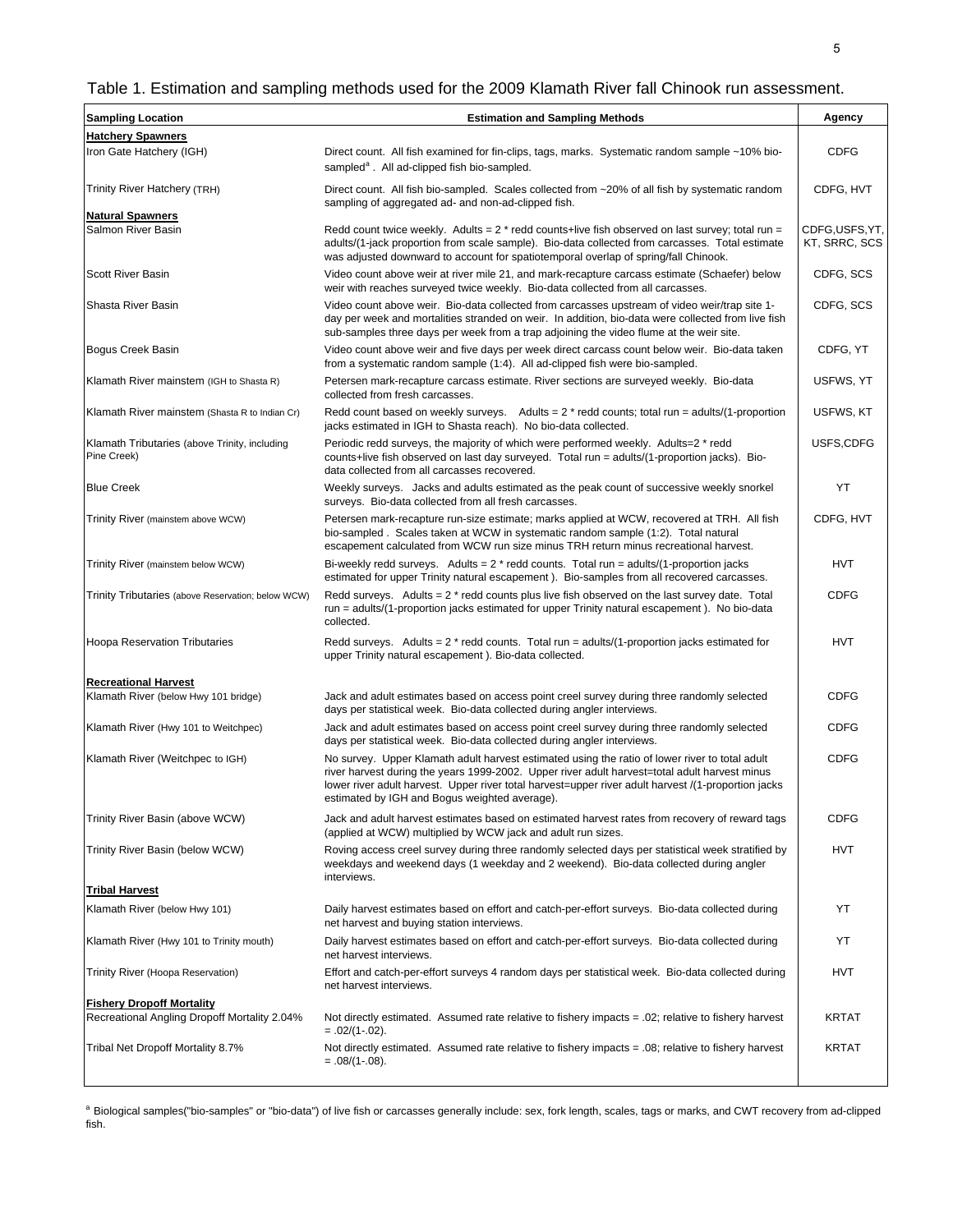|                                        | Read                                              |                |                   |        |              |
|----------------------------------------|---------------------------------------------------|----------------|-------------------|--------|--------------|
| <b>Sampling Location</b>               | Unknown-age <sup>a/</sup> Known-age <sup>b/</sup> |                | Not read $\alpha$ | Total  | Agency       |
| <b>Hatchery Spawners</b>               |                                                   |                |                   |        |              |
| Iron Gate Hatchery (IGH)               | 1,135                                             | 510            | 261               | 1,906  | <b>CDFG</b>  |
| <b>Trinity River Hatchery (TRH)</b>    | 1,163                                             | 309            | 9                 | 1,481  | <b>HVT</b>   |
| <b>Natural Spawners</b>                |                                                   |                |                   |        |              |
| Salmon River Carcass Survey            | 223                                               | 1              | 11                | 235    | <b>CDFG</b>  |
| <b>Scott River Carcass Survey</b>      | 757                                               | $\overline{0}$ | 13                | 770    | <b>CDFG</b>  |
| <b>Shasta River Carcass</b>            | 372                                               | 0              | 427 $d/$          | 799    | <b>CDFG</b>  |
| <b>Bogus Creek Weir</b>                | 1,001                                             | 51             | 58                | 1,110  | <b>CDFG</b>  |
| Klamath River mainstem                 | 1,154                                             | 0              | 6                 | 1,160  | <b>USFWS</b> |
| <b>Upper Klamath River tributaries</b> | 215                                               | $\overline{0}$ | 22                | 237    | <b>USFS</b>  |
| <b>Blue Creek Snorkle</b>              | 70                                                | 0              | 4                 | 74     | YT           |
| <b>Willow Creek Weir</b>               | 543                                               | 31             | 6                 | 580    | CDFG, HVT    |
| <b>Lower Trinity River Carcass</b>     | 45                                                | $\mathbf 0$    | 0                 | 45     | <b>HVT</b>   |
| <b>Lower Trinity River tributaries</b> | 18                                                | 0              | $\Omega$          | 18     | <b>HVT</b>   |
| <b>Recreational Harvest</b>            |                                                   |                |                   |        |              |
| Lower Klamath River Creel              | 1,522                                             | 77             | 44                | 1,643  | <b>CDFG</b>  |
| <b>Lower Trinity River Creel</b>       | 67                                                | $\overline{7}$ | $\overline{2}$    | 76     | <b>HVT</b>   |
| <b>Tribal Harvest</b>                  |                                                   |                |                   |        |              |
| Klamath River (below Hwy 101)          | 1,278                                             | 389            | 2,504             | 4,171  | YT           |
| Klamath River (Hwy 101 to Trinity R)   | 2,149                                             | 58             | 96                | 2,303  | YT           |
| Trinity River (Hoopa Reservation)      | 1,447                                             | 161            | 15                | 1,623  | <b>HVT</b>   |
| <b>TOTAL</b>                           | 13,159                                            | 1,594          | 3,478             | 18,231 |              |

Table 2. Scale sampling locations and numbers of scales collected for the 2009 Klamath Basin fall Chinook age-composition assessment.

a/ Scales from non-ad-clipped fish and ad-clipped fish without CWTs, mounted and read. May include scales not used for a validation.

b/ Scales from all mounted and read ad-clipped CWT fish; non-random CWT fish used for validation but not age composition.

c/ Scales mounted and not read or scales not mounted.

d/ Includes weir washback collected scales which were read but not used due to over-representation of age-two fish.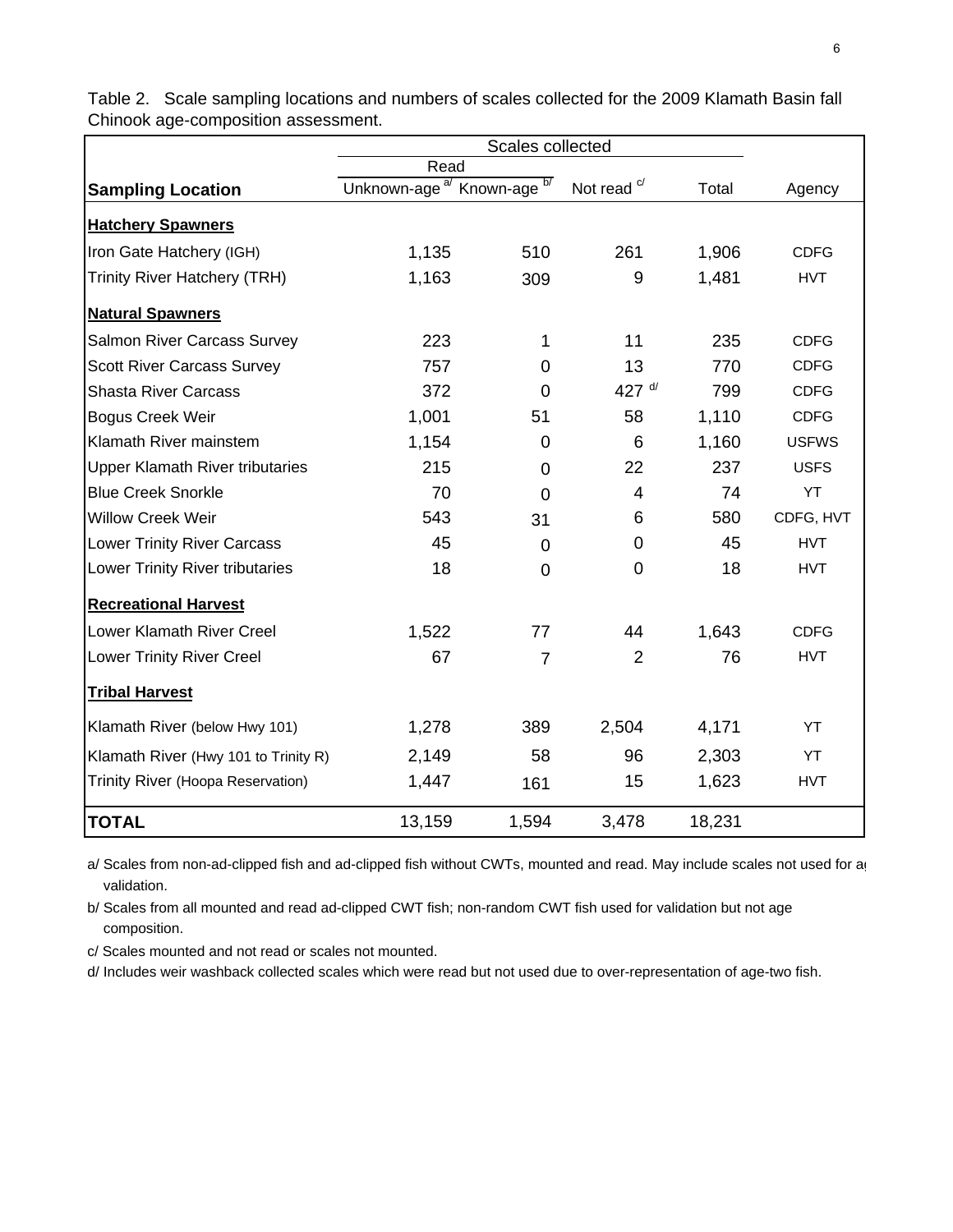Table 3. Age-composition methods used for the 2009 Klamath Basin fall Chinook run assessment.

| <b>Sampling Location</b>                       | <b>Age Composition Method</b>                                                                                                                                                                               |
|------------------------------------------------|-------------------------------------------------------------------------------------------------------------------------------------------------------------------------------------------------------------|
| <b>Hatchery Spawners</b>                       |                                                                                                                                                                                                             |
| Iron Gate Hatchery (IGH)                       | Jack/adult structure from scale-age analysis.                                                                                                                                                               |
| Trinity River Hatchery (TRH)                   | Jack/adult structure from scale-age analysis.                                                                                                                                                               |
|                                                |                                                                                                                                                                                                             |
| <b>Natural Spawners</b><br>Salmon River Basin  |                                                                                                                                                                                                             |
|                                                | Jack/adult structure from scale-age analysis.                                                                                                                                                               |
| <b>Scott River Basin</b>                       | Jack/adult structure from scale-age analysis.                                                                                                                                                               |
| Shasta River Basin                             | Jack/adult structure from scale-age analysis.                                                                                                                                                               |
| Bogus Creek Basin                              | Jack/adult structure from scale-age analysis.                                                                                                                                                               |
| Klamath River mainstem (IGH to Shasta R)       | Jack/adult structure from scale-age analysis.                                                                                                                                                               |
| Klamath River mainstem (Shasta R to Indian Cr) | Surrogate: Klamath mainstem (IGH to Shasta R) age-structure.                                                                                                                                                |
| Klamath tributaries (above Reservation)        | Jack/adult structure from scale-age analysis.                                                                                                                                                               |
| <b>Blue Creek</b>                              | Jacks estimated by direct observation. Adult structure from scale-age<br>analysis.                                                                                                                          |
| Trinity River (above WCW)                      | Jack/adult structure derived from subtracting age specific TRH counts and<br>recreational harvest estimate above WCW from the age specific total run<br>estimate above WCW derived from scale-age analysis. |
| Trinity River (mainstem below WCW)             | Surrogate: Mainstem natural spawners above WCW age-structure.                                                                                                                                               |
| Trinity Tributaries (above Reservation to WCW) | Surrogate: Mainstem natural spawners above WCW age-structure.                                                                                                                                               |
| <b>Hoopa Reservation Tributaries</b>           | Surrogate: Mainstem natural spawners above WCW age-structure.                                                                                                                                               |
|                                                |                                                                                                                                                                                                             |
| <b>Recreational Harvest</b>                    |                                                                                                                                                                                                             |
| Klamath River (below Hwy 101 bridge)           | Jack/adult structure from scale-age analysis.                                                                                                                                                               |
| Klamath River (Hwy 101 to Weitchpec)           | Jack/adult structure from scale-age analysis.                                                                                                                                                               |
| Klamath River (Weitchpec to IGH)               | Surrogate: IGH and Bogus Creek weighted age composition.                                                                                                                                                    |
| Trinity River Basin (above WCW)                | Jack component based on estimated jack harvest rate. Surrogate: Adult<br>age composition from Trinity River Basin Recreational Harvest (below<br>WCW).                                                      |
| Trinity River Basin (below WCW)                | Jack/adult structure from scale-age analysis.                                                                                                                                                               |
| <b>Tribal Harvest</b>                          |                                                                                                                                                                                                             |
| Klamath River (below Hwy 101)                  | Jacks component based on estimated jack harvest. Adult structure from<br>scale-age analysis.                                                                                                                |
| Klamath River (Hwy 101 to Trinity mouth)       | Jack/adult structure from scale-age analysis.                                                                                                                                                               |
| Trinity River (Hoopa Reservation)              | Jack/adult structure from scale-age analysis.                                                                                                                                                               |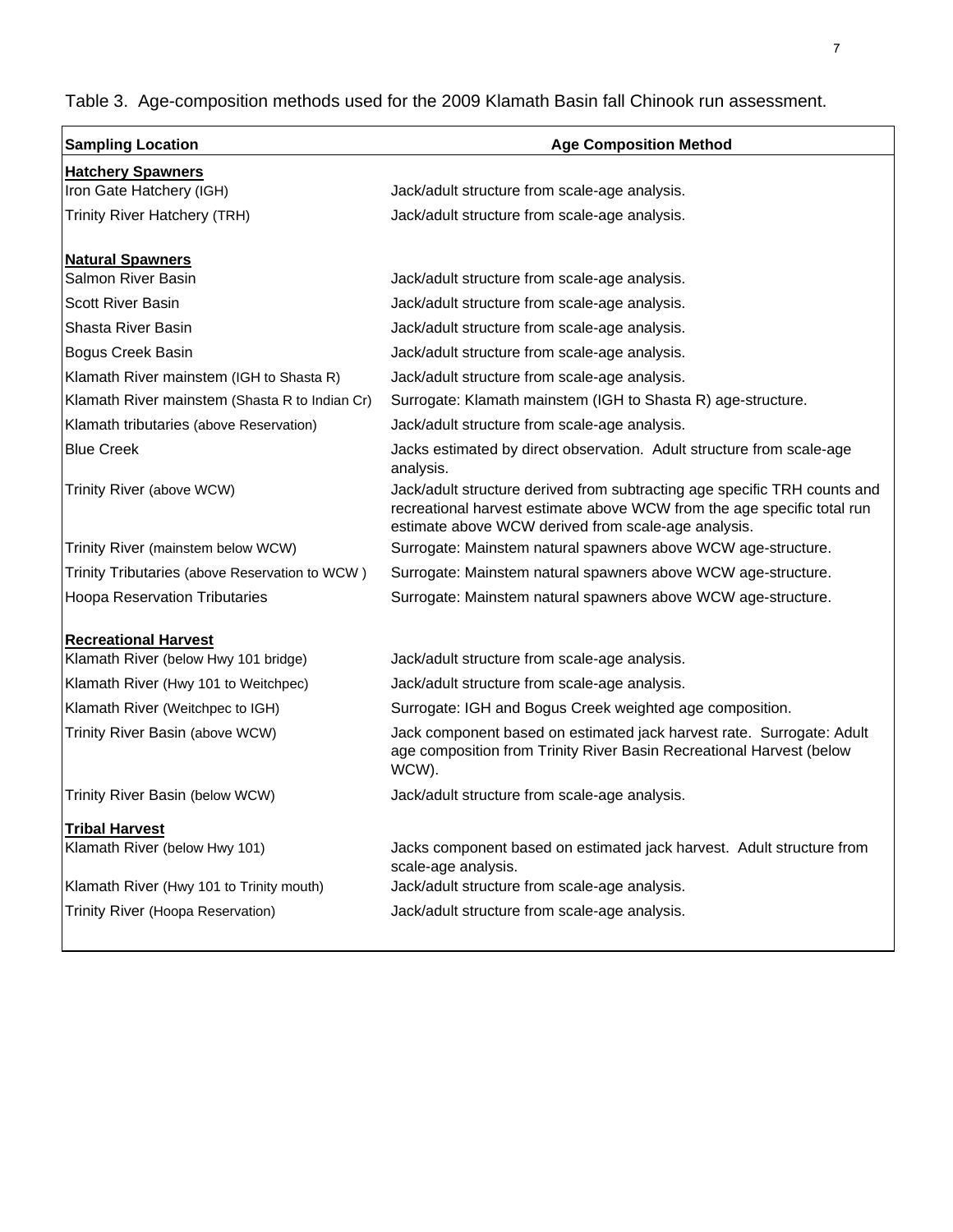| Number     |       |                | Known Age |      |      |       |
|------------|-------|----------------|-----------|------|------|-------|
|            |       | $\overline{2}$ | 3         | 4    | 5    |       |
|            |       | 145            | 6         | U    |      |       |
| Read       | 3     | 5              | 567       | 47   |      |       |
| Age        | 4     | 0              | 12        | 274  | 3    |       |
|            | 5     | O              | 0         | 4    | 25   | Total |
|            | Total | 150            | 585       | 325  | 28   | 1088  |
|            |       |                |           |      |      |       |
| Percentage |       |                | Known Age |      |      |       |
|            |       | 2              | 3         | 4    | 5    |       |
|            |       | 0.97           | 0.01      | 0.00 | 0.00 |       |
| Read       | 3     | 0.03           | 0.97      | 0.14 | 0.00 |       |
| Age        | 4     | 0.00           | 0.02      | 0.84 | 0.11 |       |
|            | 5     | 0.00           | 0.00      | 0.01 | 0.89 |       |
|            | Total | 1.00           | 1.00      | 1.00 | 1.00 |       |
|            |       |                |           |      |      |       |

**Table 4a. 2009 Klamath River Basin scale validation matrices.**

# **Table 4b. 2009 Trinity River Basin scale validation matrices.**

| Number                  |       |                | Known Age |      |      |       |
|-------------------------|-------|----------------|-----------|------|------|-------|
|                         |       | $\overline{2}$ | 3         | 4    | 5    |       |
|                         | 2     | 9              | 0         | 0    | 0    |       |
| Read                    | 3     | O              | 440       | 3    |      |       |
| Age                     | 4     | O              | 11        | 42   |      |       |
|                         | 5     | O              | O         | 0    | 3    | Total |
|                         | Total | 9              | 451       | 45   | 3    | 508   |
| Known Age<br>Percentage |       |                |           |      |      |       |
|                         |       | 2              | 3         | 4    | 5    |       |
|                         | 2     | 1.00           | 0.00      | 0.00 | 0.00 |       |
| Read                    | 3     | 0.00           | 0.98      | 0.07 | 0.00 |       |
| Age                     | 4     | 0.00           | 0.02      | 0.93 | 0.00 |       |
|                         | 5     | 0.00           | 0.00      | 0.00 | 1.00 |       |
|                         | Total | 1.00           | 1.00      | 1.00 | 0.00 |       |
|                         |       |                |           |      |      |       |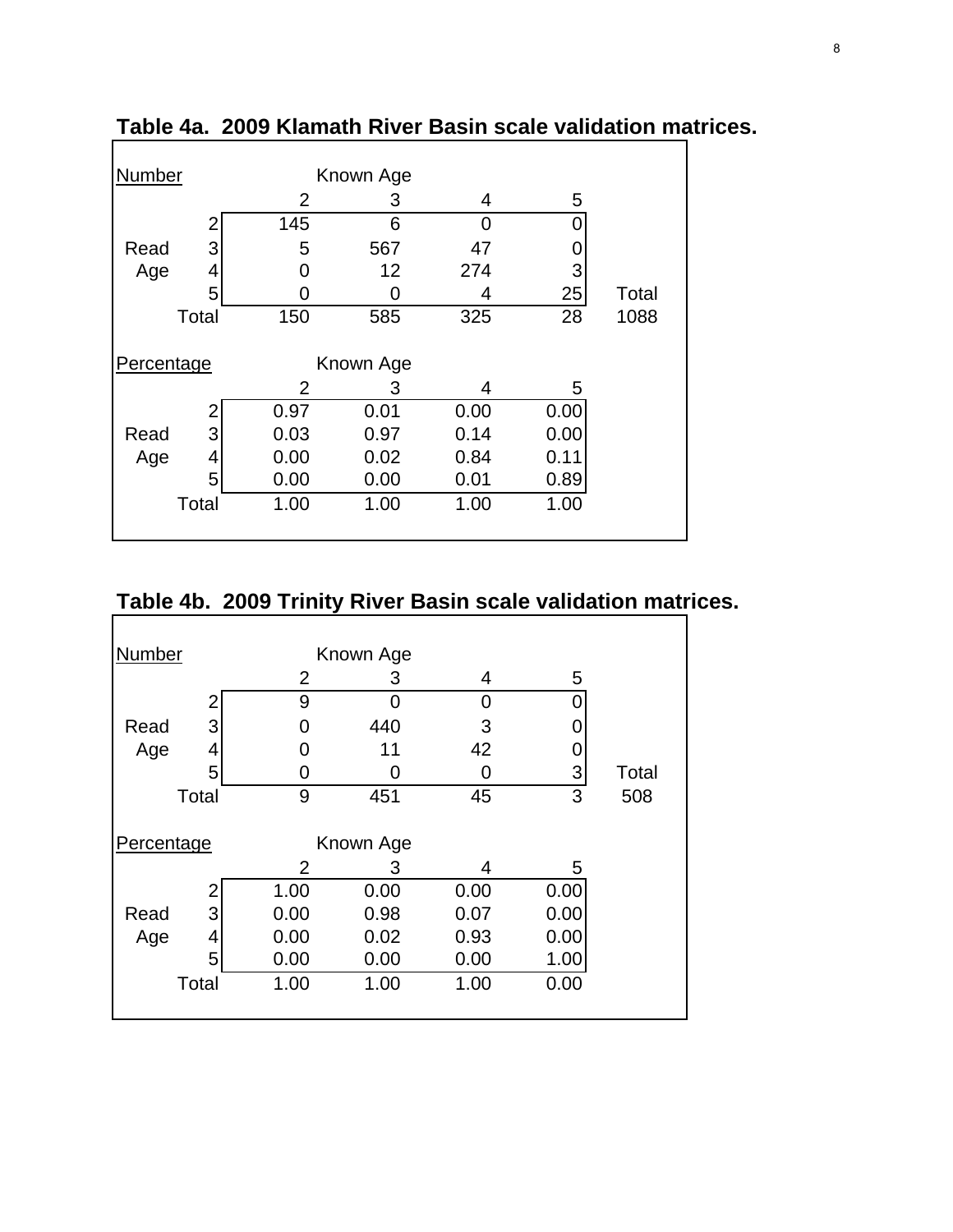Table 5. Age composition of the 2009 Klamath Basin fall Chinook run.

|                                                           |                |                 | <b>AGE</b>   |           | Total           | Total           |
|-----------------------------------------------------------|----------------|-----------------|--------------|-----------|-----------------|-----------------|
| <b>Escapement &amp; Harvest</b>                           | $\overline{2}$ | 3               | 4            | 5         | Adults          | Run             |
|                                                           |                |                 |              |           |                 |                 |
| <b>Hatchery Spawners</b>                                  |                |                 |              |           |                 |                 |
| Iron Gate Hatchery (IGH)<br>Trinity River Hatchery (TRH)  | 1,229          | 8,982           | 3,184        | 97        | 12,263          | 13,492          |
| <b>Hatchery Spawner subtotal</b>                          | 143<br>1,372   | 6,867<br>15,849 | 444<br>3,628 | 39<br>136 | 7,351<br>19,614 | 7,494<br>20,986 |
|                                                           |                |                 |              |           |                 |                 |
| <b>Natural Spawners</b>                                   |                |                 |              |           |                 |                 |
| Salmon River Basin                                        | 516            | 1,291           | 511          | 403       | 2,204           | 2,720           |
| <b>Scott River Basin</b>                                  | 44             | 1,794           | 106          | 267       | 2,167           | 2,211           |
| Shasta River Basin                                        | 151            | 5,587           | 315          | 243       | 6,145           | 6,296           |
| <b>Bogus Creek Basin</b>                                  | 471            | 4,836           | 552          | 66        | 5,455           | 5,926           |
| Klamath River mainstem (IGH to Shasta R)                  | 160            | 3150            | 1010         | 107       | 4,267           | 4,427           |
| Klamath River mainstem (Shasta R to Indian Cr)            | 135            | 2724            | 863          | 92        | 3,678           | 3,813           |
| Klamath Tributaries (above Trinity, including Pine Creek) | 175            | 2,793           | 168          | 134       | 3,094           | 3,269           |
| <b>Blue Creek</b>                                         | 296            | 667             | 33           | 33        | <u>733</u>      | 1,029           |
| <b>Klamath Basin subtotal</b>                             | 1,948          | 22,842          | 3,558        | 1,345     | 27,743          | 29,691          |
|                                                           |                |                 |              |           |                 |                 |
| Trinity River (mainstem above WCW)                        | 5.787          | 12.883          | 2,022        | 909       | 15,814          | 21,601          |
| Trinity River (mainstem below WCW)                        | 195            | 435             | 68           | 31        | 534             | 729             |
| Trinity Tributaries (above Reservation; below WCW)        | 70             | 155             | 24           | 11        | 190             | 260             |
| Hoopa Reservation tributaries                             | 113            | 251             | 39           | 18        | 308             | <u>421</u>      |
| <b>Trinity Basin subtotal</b>                             | 6,165          | 13,724          | 2,153        | 969       | 16,846          | 23,011          |
| <b>Natural Spawners subtotal</b>                          | 8,113          | 36,566          | 5,711        | 2,314     | 44,589          | 52,702          |
| <b>Total Spawner Escapement</b>                           | 9,485          | 52,415          | 9,339        | 2,450     | 64,203          | 73,688          |
|                                                           |                |                 |              |           |                 |                 |
|                                                           |                |                 |              |           |                 |                 |
| <b>Recreational Harvest</b>                               |                |                 |              |           |                 |                 |
| Klamath River (below Hwy 101 bridge)                      | 319            | 966             | 154          | 71        | 1,191           | 1,510           |
| Klamath River (Hwy 101 to Weitchpec)                      | 1,559          | 1,825           | 111          | 80        | 2,015           | 3,574           |
| Klamath River (Weitchpec to IGH)                          | 155            | 1,259           | 340          | 15        | 1,614           | 1,769           |
| Trinity River Basin (above WCW)                           | 146            | 389             | 57           | 37        | 483             | 629             |
| Trinity River Basin (below WCW)<br><b>Subtotals</b>       | 36<br>2,215    | 216<br>4,655    | 34<br>696    | 22<br>225 | 272<br>5,575    | 308<br>7,790    |
|                                                           |                |                 |              |           |                 |                 |
| <b>Tribal Harvest</b>                                     |                |                 |              |           |                 |                 |
| Klamath River (below Hwy 101)                             | 43             | 13,055          | 4,216        | 2,194     | 19,465          | 19,508          |
| Klamath River (Hwy 101 to Trinity mouth)                  | 39             | 3,548           | 926          | 295       | 4,769           | 4,808           |
| Trinity River (Hoopa Reservation)                         | 96             | 3,217           | 689          | 247       | 4,153           | 4,249           |
| <b>Subtotals</b>                                          | 178            | 19,820          | 5,831        | 2,736     | 28,387          | 28,565          |
| <b>Total Harvest</b>                                      | 2,393          | 24,475          | 6,527        | 2,961     | 33,962          | 36,355          |
|                                                           |                |                 |              |           |                 |                 |
| <b>Totals</b>                                             |                |                 |              |           |                 |                 |
| Harvest and Escapement                                    | 11,878         | 76,890          | 15,866       | 5,411     | 98,165          | 110,043         |
| Recreational Angling Dropoff Mortality 2.04%              | 45             | 95              | 14           | 5         | 114             | 159             |
| Tribal Net Dropoff Mortality 8.7%                         | 15             | 1,723           | 507          | 239       | 2,469           | 2,484           |
| <b>Total River Run</b>                                    | 11,938         | 78,708          | 16,387       | 5,653     | 100,748         | 112,686         |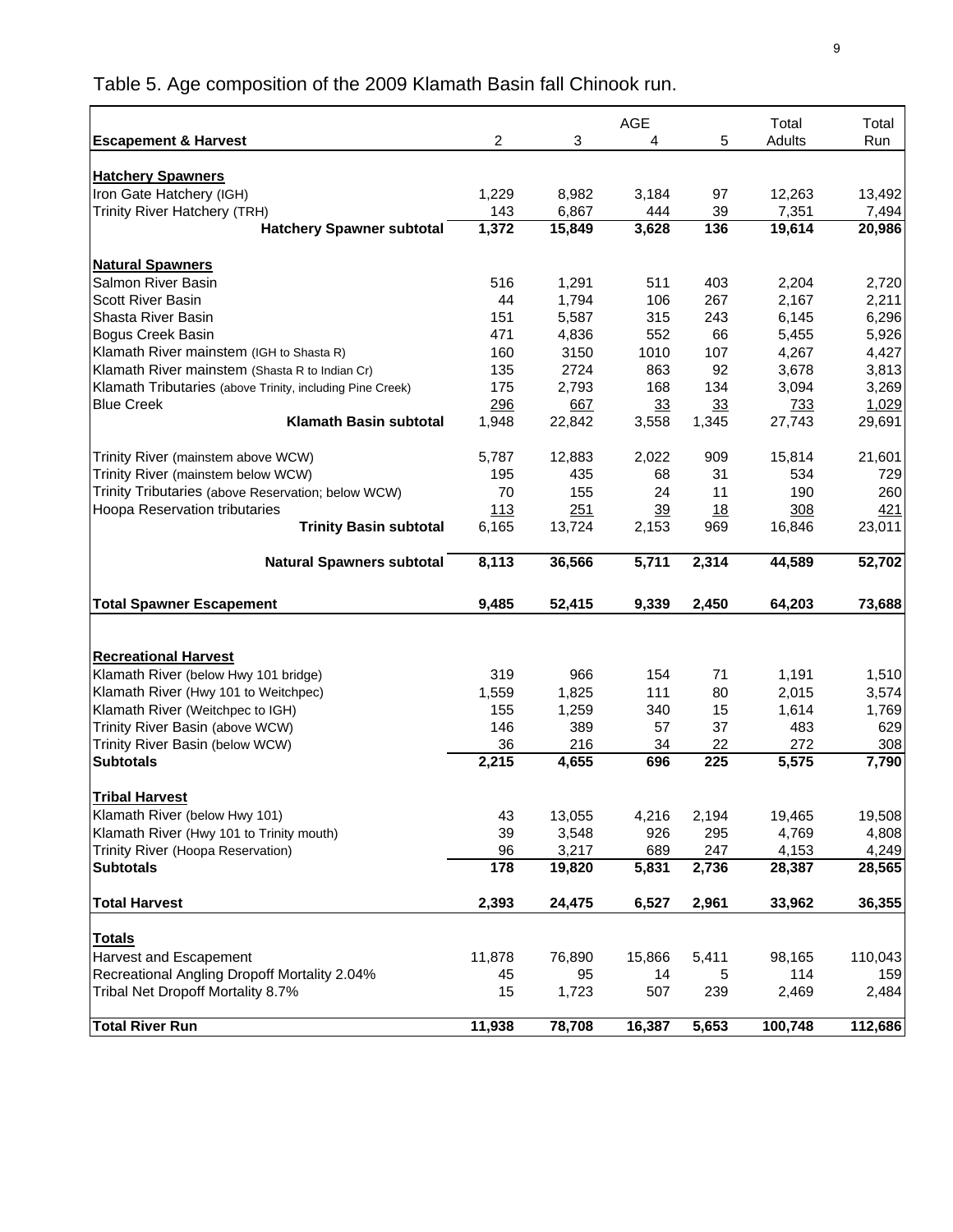|                                                     |                |       | <b>AGE</b> |       |
|-----------------------------------------------------|----------------|-------|------------|-------|
| <b>Escapement &amp; Harvest</b>                     | $\overline{2}$ | 3     | 4          | 5     |
|                                                     |                |       |            |       |
| <b>Hatchery Spawners</b>                            |                |       |            |       |
| Iron Gate Hatchery (IGH)                            | 0.091          | 0.666 | 0.236      | 0.007 |
| <b>Trinity River Hatchery (TRH)</b>                 | 0.019          | 0.916 | 0.059      | 0.005 |
| <b>Hatchery Spawner subtotal</b>                    | 0.065          | 0.755 | 0.173      | 0.006 |
|                                                     |                |       |            |       |
| <b>Natural Spawners</b>                             |                |       |            |       |
| <b>Salmon River Basin</b>                           | 0.190          | 0.474 | 0.188      | 0.148 |
| <b>Scott River Basin</b>                            | 0.020          | 0.811 | 0.048      | 0.121 |
| Shasta River Basin                                  | 0.024          | 0.887 | 0.050      | 0.039 |
| <b>Bogus Creek Basin</b>                            | 0.080          | 0.816 | 0.093      | 0.011 |
| Klamath River mainstem (IGH to Shasta R)            | 0.036          | 0.712 | 0.228      | 0.024 |
| Klamath River mainstem (Shasta R to Indian Cr)      | 0.035          | 0.714 | 0.226      | 0.024 |
| Klamath tributaries (above Reservation)             | 0.053          | 0.854 | 0.051      | 0.041 |
| <b>Yurok Reservation tributaries</b>                | 0.288          | 0.648 | 0.032      | 0.032 |
| <b>Klamath Basin subtotal</b>                       | 0.066          | 0.769 | 0.120      | 0.045 |
|                                                     |                |       |            |       |
| Trinity River (mainstem above WCW)                  | 0.268          | 0.596 | 0.094      | 0.042 |
| Trinity River (mainstem below WCW)                  | 0.268          | 0.596 | 0.094      | 0.042 |
| Trinity tributaries (above Reservation)             | 0.268          | 0.596 | 0.094      | 0.042 |
| Hoopa Reservation tributaries                       | 0.268          | 0.596 | 0.094      | 0.042 |
| <b>Trinity Basin subtotal</b>                       | 0.268          | 0.596 | 0.094      | 0.042 |
| <b>Natural Spawners subtotal</b>                    | 0.154          | 0.694 | 0.108      | 0.044 |
|                                                     |                |       |            |       |
| <b>Total Spawner Escapement</b>                     | 0.129          | 0.711 | 0.127      | 0.033 |
|                                                     |                |       |            |       |
|                                                     |                |       |            |       |
| <b>Recreational Harvest</b>                         |                |       |            |       |
| Klamath River (below Hwy 101 bridge)                | 0.211          | 0.640 | 0.102      | 0.047 |
| Klamath River (Hwy 101 to Weitchpec)                | 0.436          | 0.511 | 0.031      | 0.022 |
| Klamath River (Weitchpec to IGH)                    | 0.088          | 0.712 | 0.192      | 0.008 |
| Trinity River Basin (above WCW)                     | 0.232          | 0.618 | 0.091      | 0.059 |
| Trinity River Basin (below WCW)                     | 0.117          | 0.700 | 0.110      | 0.073 |
| <b>Subtotals</b>                                    | 0.284          | 0.598 | 0.089      | 0.029 |
|                                                     |                |       |            |       |
| <b>Tribal Harvest</b>                               |                |       |            |       |
| Klamath River (below Hwy 101)                       | 0.002          | 0.669 | 0.216      | 0.112 |
| Klamath River (Hwy 101 to Trinity mouth)            | 0.008          | 0.738 | 0.193      | 0.061 |
| Trinity River (Hoopa Reservation)                   | 0.023          | 0.757 | 0.162      | 0.058 |
| <b>Subtotals</b>                                    | 0.006          | 0.694 | 0.204      | 0.096 |
|                                                     |                |       |            |       |
| <b>Total Harvest</b>                                | 0.066          | 0.673 | 0.180      | 0.081 |
|                                                     |                |       |            |       |
| <u>Totals</u>                                       |                |       |            |       |
| <b>Harvest and Escapement</b>                       | 0.108          | 0.699 | 0.144      | 0.049 |
| <b>Recreational Angling Dropoff Mortality 2.04%</b> | 0.283          | 0.597 | 0.088      | 0.031 |
| Tribal Net Dropoff Mortality 8.7%                   | 0.006          | 0.694 | 0.204      | 0.096 |
|                                                     |                |       |            |       |
| <b>Total River Run</b>                              | 0.11           | 0.70  | 0.15       | 0.05  |

# Table 6. Age proportion of the 2009 Klamath Basin fall Chinook run.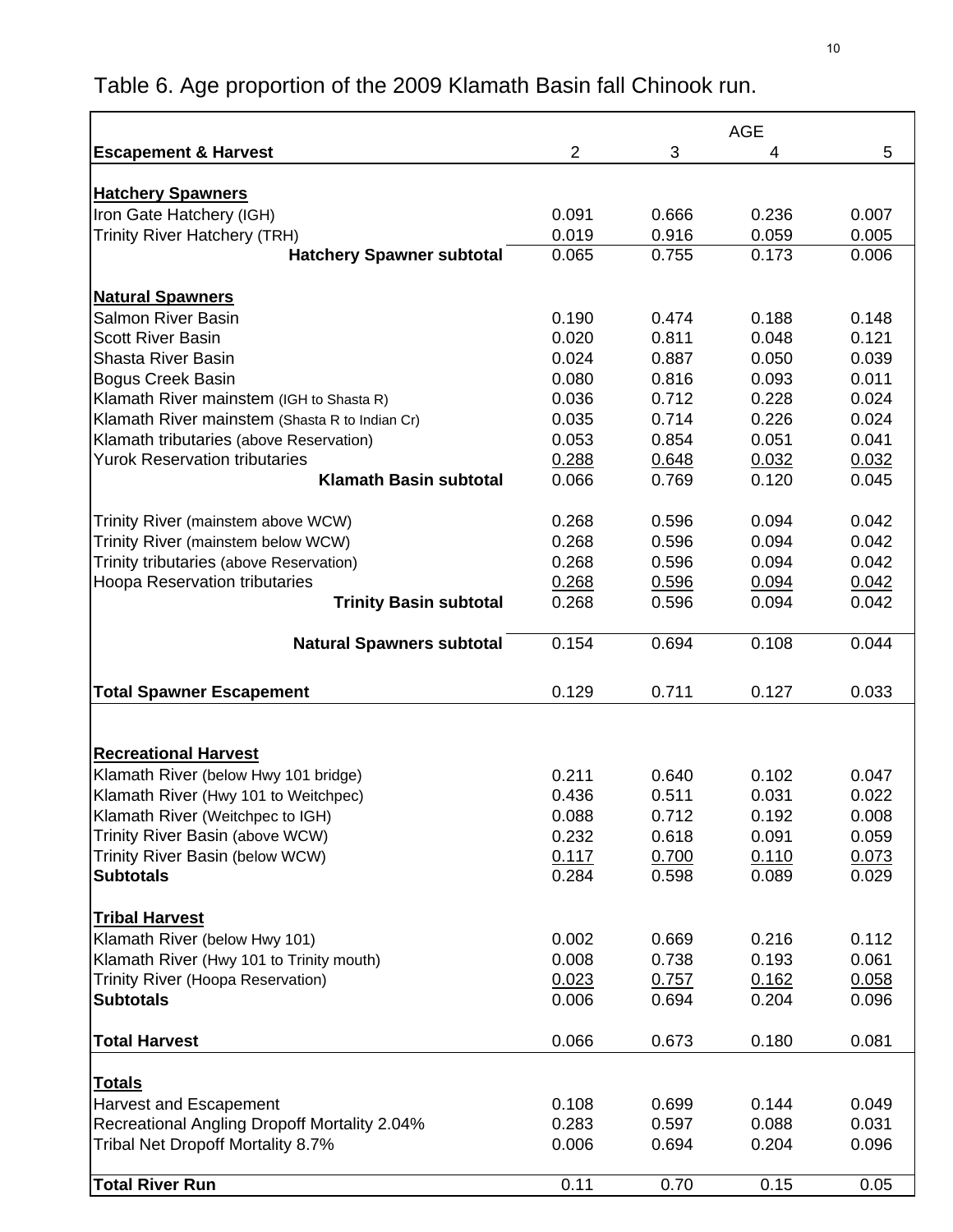## **Appendix A: Estimation of escapement age-composition from a random sample containing known-age (CWT) and unknown read-age fish.**

Denote the escapement at age as  $\{N_a, a = 2,3,4,5\}, N = \sum N_a$ , and for the random sample of size  $(n + m)$  fish, denote the following quantities:

- known-age fish: number at age  $\{n_a, a = 2, 3, 4, 5\}$ ,  $n = \sum n_a$ ,  $p_a = n_a / n$ .
- unknown read-age fish: number at age  $\{m_a, a = 2, 3, 4, 5\}$ ,  $m = \sum m_a$ ,  $r_a = m_a / m$ .
- bias-corrected unknown read-age proportions:  $\{r_a^*, a = 2, 3, 4, 5\}$ ,  $r_a^* = r_a^* + r_a^* + r_5^*$ .
- age-2 proportion as estimated by size-frequency: s<sub>2</sub>.
- 1. Age 2–5 escapement by scales. Estimate  $N_a$  as the sample known-age *a* fish plus the unknown age portion of the escapement times the estimated age *a* proportion (biascorrected):

$$
N_a = np_a + (N - n)r_a^*, \ \ a = 2,3,4,5.
$$

2. Age-2 escapement by size-frequency, age  $3-5$  escapement by scales. Estimate  $N<sub>2</sub>$  as the total escapement times the size-frequency based estimated age-2 proportion. Estimate  $N_a$  for  $a = 3, 4, 5$  as the sample known-age *a* fish plus the unknown age portion of the adult escapement times the age *a* proportion among adults (bias-corrected):

$$
N_a = \begin{cases} N s_2, & a = 2 \\ np_a + [N(1 - s_2) - n(1 - p_2)](r_a \cdot r_a), & a = 3, 4, 5 \end{cases}
$$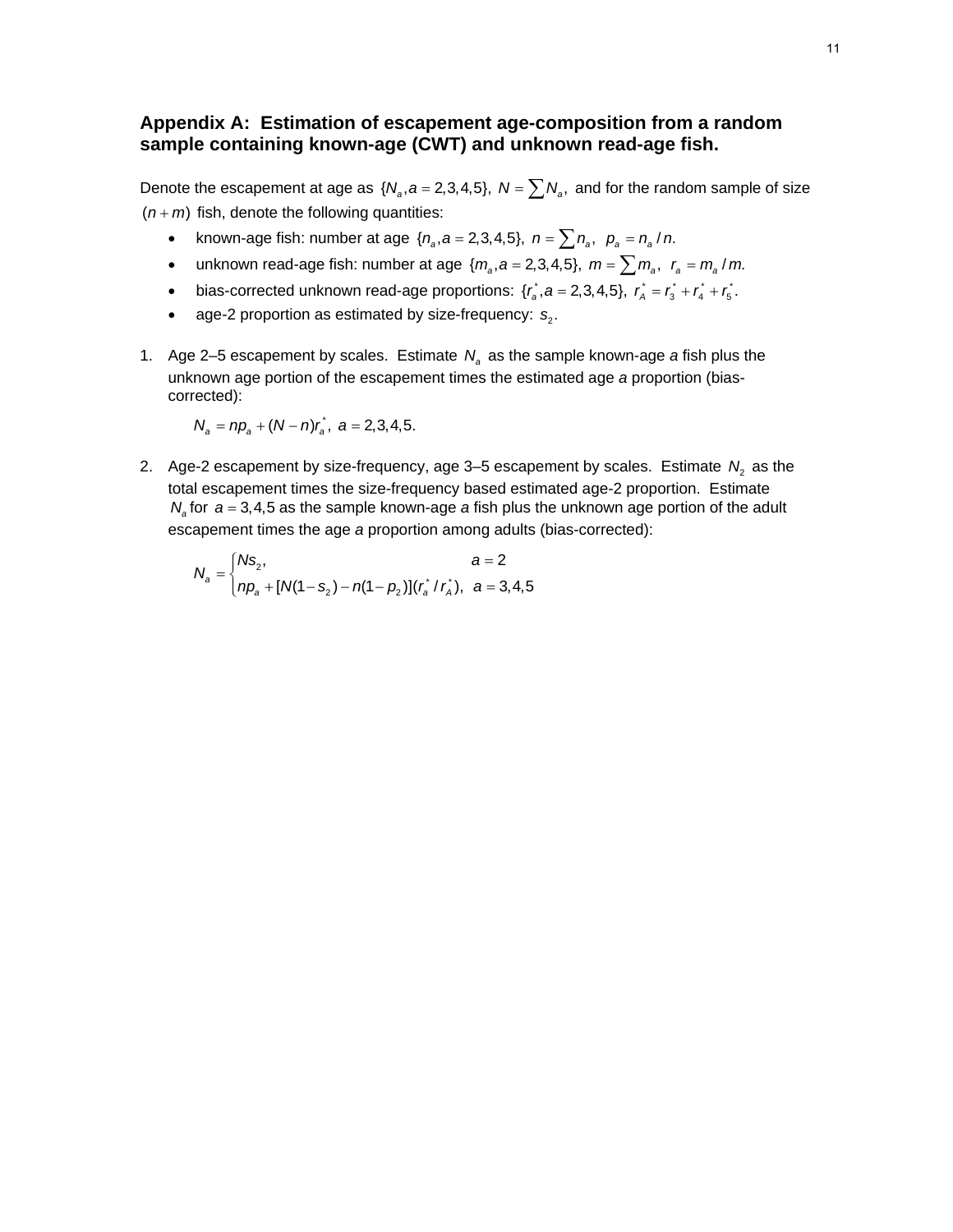#### **Appendix B. Klamath River – 2009 Details.**

#### *Iron Gate Hatchery*

A system[a](#page-11-0)tic random bio-sample<sup>a</sup> was obtained from every tenth Chinook returning to IGH in 2009. Additionally every ad-clip fish not occurring in the random sample was bio-sampled as non-random. Scale-based age composition was used to apportion all age classes. Age composition was estimated from a total of  $1,592^b$  $1,592^b$  scales, of which 510 came from known-age CWT fish.

#### *Bogus Creek*

Total run was estimated by summing carcasses encountered below the video weir and videography (since 2002) counts above the weir. Biological samples were obtained from all areas using a systematic random sample of 1:4. Additionally, biological data were obtained from a non-random collection of every ad-clipped fish encountered. Age composition was estimated from a total of 1,030<sup>[b](#page-11-2)</sup> scales, of which 51 came from known-age CWT fish.

#### *Shasta River*

Total run estimated by videography (since 1998). Bio-samples were collected from fish sampled in a trap located immediately upstream of the video flume, from all recovered carcasses for surveys in the lower seven miles on public and private lands where access is granted, and from an additional six miles on the upper Shasta River and Big Springs Creek. Bio-samples were also obtained from all fish that washed back onto the counting weir. Age composition was estimated from a total of 372 scales collected at the weir trap, of which none came from known-age, CWT fish.

#### *Scott River*

Total escapement was obtained using a Schaefer carcass mark-recapture estimator for reaches below a resistance board weir installed near Jones Beach, river mile 21. Videography was used to estimate the population above the weir augmented with carcass surveys above the weir for biological samples. Biosamples were obtained from all suitable carcasses encountered. Age composition was estimated based on a total of 757 scales collected, none of which none were from known-age CWT fish.

#### *Salmon River*

 $\overline{a}$ 

In past years, carcass mark-recapture methods were used to estimate total fall Chinook spawners in the Salmon River. However, the 2009 mark-recapture data sheets were lost and the only information available was a summary of redd counts. The adult run estimate was obtained by multiplying total redd counts by two and adding the total of live fish observed during the final survey. Additionally, the number of adult spring Chinook salmon observed during snorkel surveys were subtracted from the total adult run. The total run (jacks and adults) was estimated by dividing the total adult fall Chinook salmon run by (1 proportion of jacks) in the run based on scale-age analysis. Age composition was estimated from a total of 224 scales of which one was from a known-age CWT fish.

#### *Klamath River Tributaries (above Reservation)*

The adult run estimate was obtained by multiplying total redd counts by two and adding the total of live fish observed during the final survey in each tributary. Age composition was estimated from a total of 215 scales of which none were from known-age CWT fish.

<span id="page-11-0"></span><sup>&</sup>lt;sup>a</sup> Biological samples ("bio-samples") of live fish or carcasses generally included: sex, fork length, tags or marks, scales, and CWT recovery from ad-clipped fish.

<span id="page-11-2"></span><span id="page-11-1"></span><sup>&</sup>lt;sup>b</sup> Age composition estimates are made from scales sampled at random. Discrepancies between the number of scales used to estimate age composition reported here, and the sum of known and unknown age scales in Table 2, are due to the omission of nonrandom samples.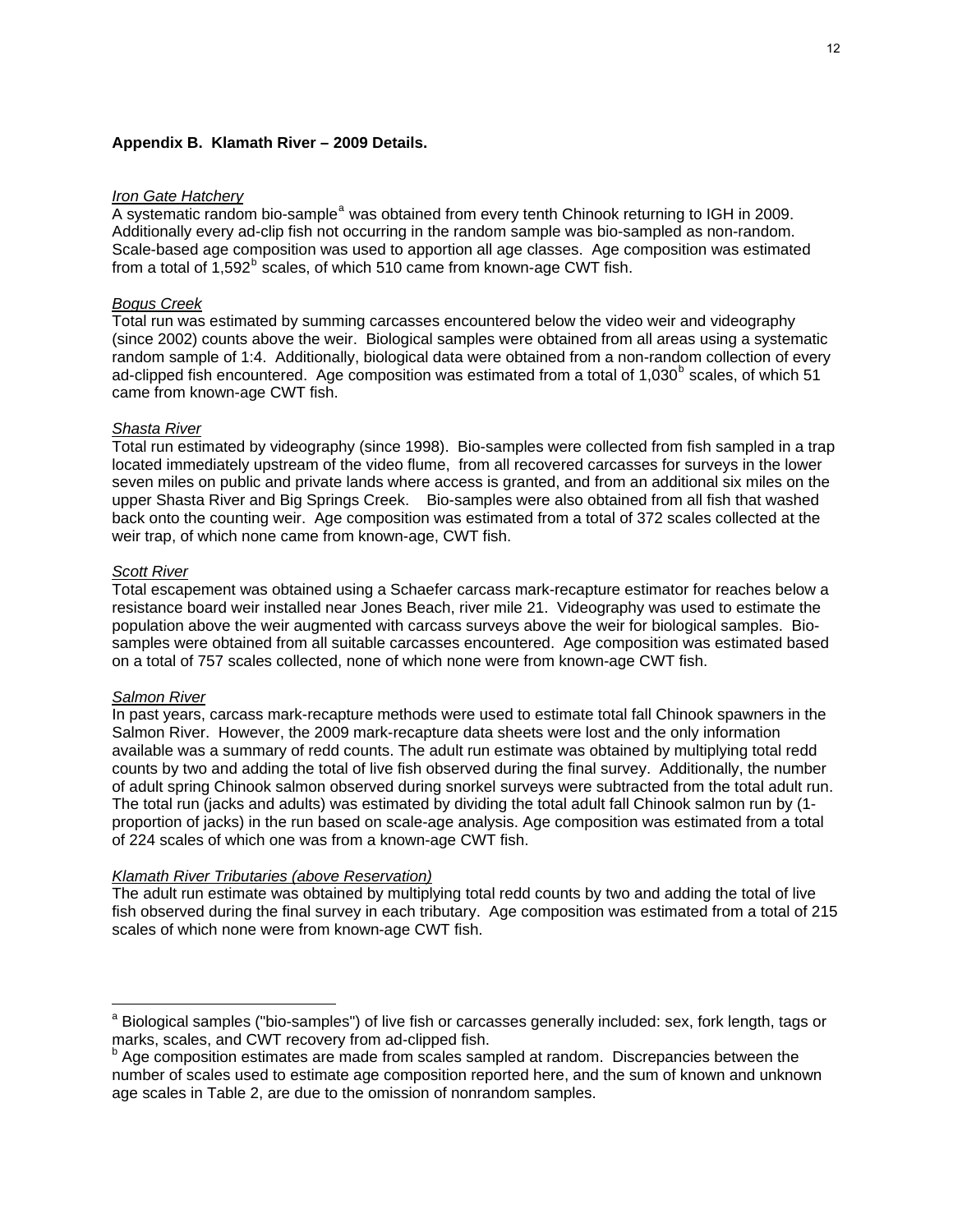#### *Klamath River Mainstem*

For the upper reach (IGH to Shasta River section), the total population was estimated by combined Petersen carcass mark-recapture estimate. Age composition was estimated from a total of 1,154 scales of which none were from known-age CWT fish. For the lower reach (Shasta to Indian Creek section), the total number of observed redds from weekly surveys was multiplied by two to estimate the adult run. The total run (jacks and adults) was estimated by dividing the total adult estimate by (1-proportion of jacks) observed in the upper mainstem scale-age analysis. Age composition was estimated by using the upper mainstem scale-age analysis as a surrogate.

#### *Lower Klamath River Creel*

The total harvest was estimated by creel census for the area from the Highway 101 bridge to the mouth and above the Highway 101 bridge to Weitchpec. Age composition for each area was estimated from a total of 421<sup>[b](#page-12-0)</sup> scales of which 77 were from known-age CWT fish.

#### *Upper Klamath River Recreational Fishery*

There was no creel census in this sub-area in 2009. Harvest data were available from creel census for the lower and upper river fisheries in 1999 through 2002. The ratio of average total adult harvest (upper river recreational harvest plus lower river recreational harvest) versus average adult harvest in the lower area for these years (ratio = 1.504) was used to estimate total Klamath river recreational harvest in 2009, given the estimated lower river harvest. The upper river harvest was then calculated indirectly by subtracting the lower river harvest from the total harvest. The number of jacks and adult age assignments were estimated by applying the scale-based age proportions obtained from the weighted average age composition of Bogus Creek and IGH combined.

#### *Yurok Tribal Estuary Fishery (Klamath mouth to Hwy 101)*

Yurok harvest in the estuary area was estimated by hourly stratified effort and catch per effort methods. The fishery was closed on Wednesdays and Thursdays and between the hours of 10 PM and 8 AM on fishing days. Age composition was estimated from a total of 1,654 $^{\circ}$  scales, of which 389 were from known-age, CWT fish.

#### *Yurok Tribal Above 101*

Yurok harvest in this sub area was estimated by daily effort and catch per effort estimation. The fishery was closed on Wednesdays and Thursdays. Age composition was estimated from a total of 2.200 $^{\circ}$ scales, of which 58 were from known-age CWT fish.

#### *Blue Creek*

 $\overline{a}$ 

Peak count for jacks and adults from snorkel surveys and adult age-structure derived from scale samples. A total of 70 scales were used of which none were from known-age CWT fish.

<span id="page-12-0"></span>**b** Age composition estimates are made from scales sampled at random. Discrepancies between the number of scales used to estimate age composition reported here, and the sum of known and unknown age scales in Table 2, are due to the omission of nonrandom samples.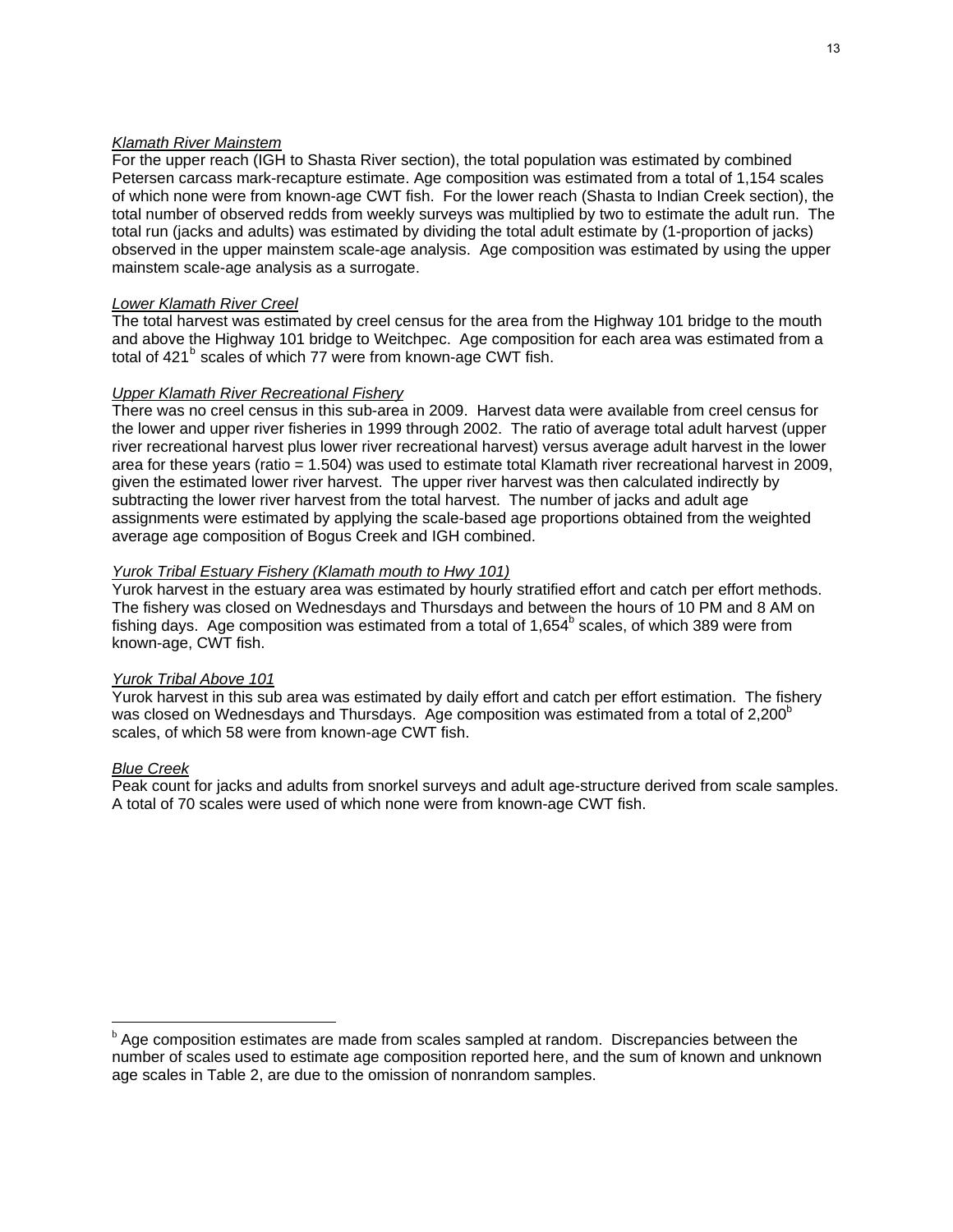#### **Appendix C. Trinity River – 2009 Details.**

#### *Trinity River Hatchery (TRH)*

Sampling for scales was conducted in a systematic (1:5) random manner. Ad-clipped and non-ad-clipped fish were selected with equal probability. A total of 1,472 scales were aged, of which 309 scales came from known-age CWT fish. Scale samples were used to apportion all ages of the hatchery return.

#### *Upper Trinity River Recreational Harvest*

The general method for estimating the upper Trinity recreational harvest depends on the application of reward/non-reward program tags at the Willow Creek Weir (WCW) and subsequently returned by anglers. The harvest of jacks and adults was estimated using harvest rate estimates based on returns of WCW program tags and the total run estimated above WCW. The adult age-proportions estimated for the Lower Trinity River Creel were used as a surrogate for the adult component.

#### *Lower Trinity River Creel*

Roving creel census implemented in Trinity River below the WCW. A total of 74 scales were aged, of which 7 were from known-age CWT fish. Total harvest was apportioned by age using the scale-age proportions.

#### *Upper Trinity River Natural Escapement*

Natural escapement in the upper Trinity River above WCW was estimated by subtracting the age-specific returns to TRH and age-specific recreational harvest above WCW from the total estimated run above WCW. The total run above WCW was estimated using Petersen mark-recapture methods. The age structure of the run (including jacks) was estimated using age-composition determined from scales collected at WCW applied to the total run. A total of 574 scales were aged, of which 31 were from knownage CWT fish.

#### *Lower Trinity River Natural Escapement:*

The Lower Trinity natural escapement estimation area included total spawners estimated in both mainstem and tributary sub-areas (redds X 2). 45 scales were aged from the mainstem, and 18 scales were aged from the tributary sub-area. Ages were apportioned using the "Upper Trinity Natural Escapement" proportions as a surrogate due to the relatively low scale sample size for this sector.

#### *Hoopa Valley Tribal Harvest*

Hoopa Valley Tribal harvest is a composite of the gillnet and hook-and-line fisheries prosecuted by Tribal members. A total of 1,608 scales were aged of which 161 were from known-age, CWT fish. The total harvest was apportioned by age using these scale-age proportions.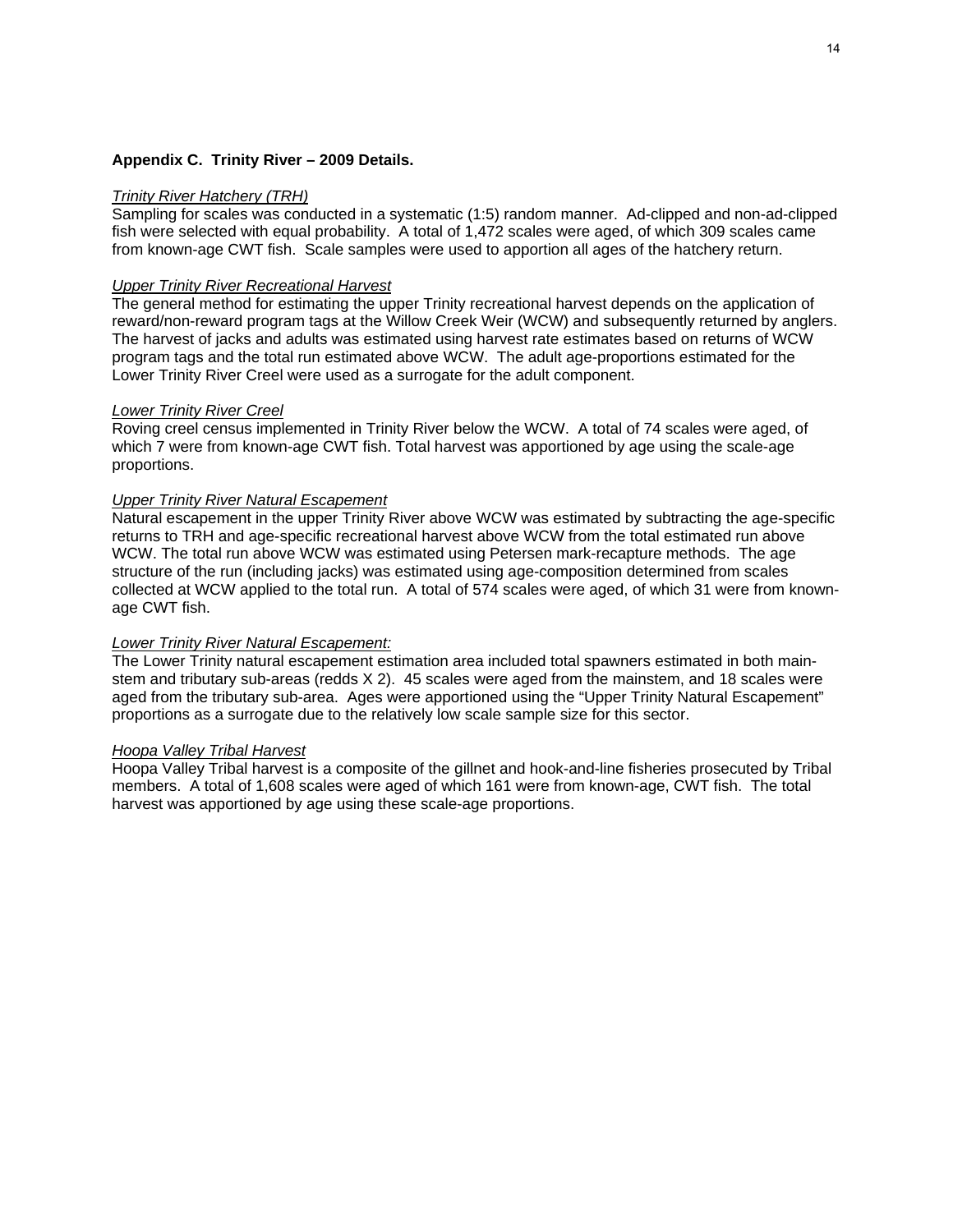# **Appendix D. 2009 Klamath age analysis**

# **Unknown scales age composition as read**

| AGE <sub>2</sub> | AGE 3 | AGE <sub>4</sub> | AGE 5 | <b>TOTAL</b> |
|------------------|-------|------------------|-------|--------------|
| 82               | 793   | 93               | 11    | 979          |
| 105              | 739   | 228              | 10    | 1,082        |
| 42               | 110   | 41               | 30    | 223          |
| 21               | 601   | 53               | 82    | 757          |
| 12               | 323   | 24               | 13    | 372          |
| 48               | 838   | 240              | 28    | 1,154        |
| 13               | 180   | 14               | 8     | 215          |
| 73               | 220   | 36               | 15    | 344          |
| 503              | 595   | 45               | 24    | 1,167        |
| 5                | 867   | 261              | 132   | 1,265        |
| 33               | 1,591 | 395              | 123   | 2,142        |
| 21               | 44    | 3                | 2     | 70           |
| 958              | 6901  | 1433             | 478   | 9770         |
|                  |       |                  |       |              |

# **Unknown scales corrected age proportions (Kimura method)**

|                               | AGE <sub>2</sub>    | AGE <sub>3</sub> | AGE 4            | AGE 5            | <b>TOTAL</b> |
|-------------------------------|---------------------|------------------|------------------|------------------|--------------|
| <b>BOGUS</b>                  | 0.0780              | 0.8194           | 0.0913           | 0.0113           | 1.0          |
| <b>IGH</b>                    | 0.0933              | 0.6667           | 0.2328           | 0.0071           | 1.0          |
| <b>SALMON</b>                 | 0.1898              | 0.4744           | 0.1877           | 0.1481           | 1.0          |
| <b>SCOTT</b>                  | 0.0201              | 0.8113           | 0.0480           | 0.1207           | 1.0          |
| SHASTA (trap)                 | 0.0240              | 0.8876           | 0.0500           | 0.0384           | 1.0          |
| <b>MAINSTEM</b>               | 0.0355              | 0.7142           | 0.2262           | 0.0241           | 1.0          |
| <b>UR TRIBS</b>               | 0.0535              | 0.8543           | 0.0512           | 0.0410           | 1.0          |
| <b>LRC EST</b>                | 0.2128              | 0.6372           | 0.1026           | 0.0474           | 1.0          |
| <b>LRC UP</b>                 | 0.4405              | 0.5063           | 0.0305           | 0.0226           | 1.0          |
| <b>YTFP EST</b>               | 0.0000              | 0.6720           | 0.2141           | 0.1139           | 1.0          |
| YTFP M&U                      | 0.0081              | 0.7373           | 0.1930           | 0.0617           | 1.0          |
| <b>BLUE CRK</b>               | 0.3036              | 0.6334           | 0.0314           | 0.0316           | 1.0          |
|                               |                     |                  |                  |                  |              |
| <b>Known CWT ages</b>         | /a                  |                  |                  |                  |              |
|                               | AGE <sub>2</sub>    | AGE <sub>3</sub> | AGE 4            | AGE <sub>5</sub> | <b>TOTAL</b> |
| <b>BOGUS</b>                  | 16                  | 49               | 19               | 0                | 84           |
| <b>IGH</b>                    | 45                  | 524              | 231              | 6                | 806          |
| <b>SALMON</b>                 | $\mathsf 0$         | 0                | 0                | $\mathbf 0$      | 0            |
| <b>SCOTT</b>                  | 0                   | 0                | $\mathbf 0$      | $\mathbf 0$      | 0            |
| <b>SHASTA</b>                 | 0                   | 0                | $\mathbf 0$      | 1                | 1            |
| <b>MAINSTEM</b>               | 4                   | 5                | 14               | 1                | 24           |
| <b>UR TRIBS</b>               | $\mathbf 0$         | $\pmb{0}$        | $\pmb{0}$        | $\pmb{0}$        | $\mathbf 0$  |
| <b>LRC</b>                    | 5                   | 53               | $\overline{4}$   | $\mathbf 0$      | 62           |
| <b>YTFP EST</b>               | $\mathsf{O}\xspace$ | 155              | 106              | $\overline{7}$   | 268          |
| YTFP M&U                      | $\mathsf 0$         | 19               | $\mathbf 3$      | $\mathbf 0$      | 22           |
| <b>BLUE CRK</b>               | $\mathbf 0$         | 0                | $\mathbf 0$      | $\mathbf 0$      | 0            |
|                               | 70                  | 805              | 377              | 15               | 1267         |
| <b>Breakout within strata</b> |                     |                  |                  |                  |              |
| Bogus1                        | 3                   | 17               | 8                | 0                | 28           |
| Bogus2                        | 13                  | 32               | 11               | $\mathbf 0$      | 56           |
| $LRC - Io$                    | 1                   | 15               | 1                | 0                | 17           |
| LRC - mid                     | 4                   | 38               | 3                | 0                | 45           |
| <b>YTFP MID</b>               | 0                   | 12               | $\boldsymbol{2}$ | $\pmb{0}$        | 14           |
| <b>YTFP UP</b>                | 0                   | $\overline{7}$   | 1                | $\mathbf 0$      | 8            |
|                               |                     |                  |                  |                  |              |

 $\frac{7}{4}$  Table includes known-age fish whose scales were not mounted / read.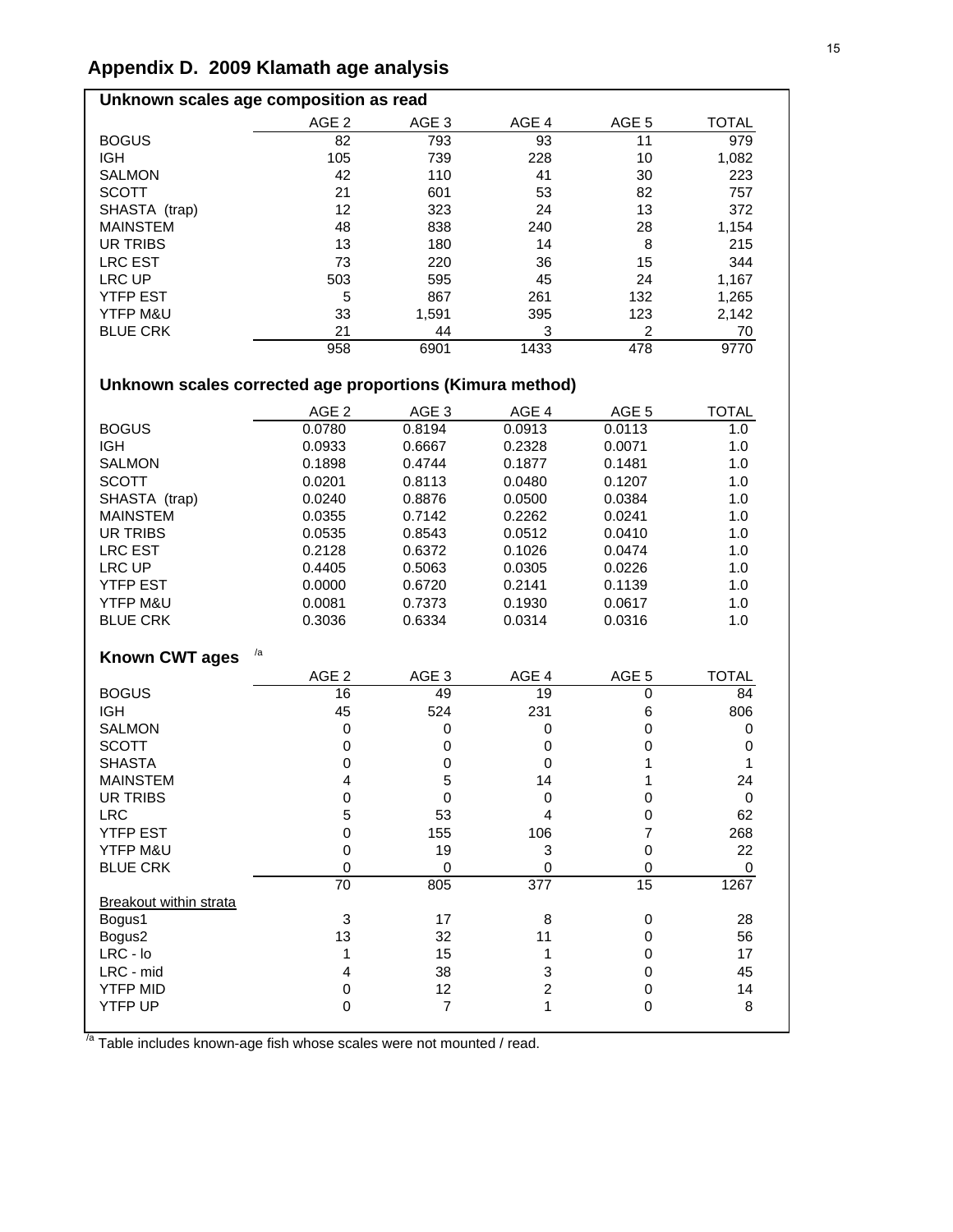## Appendix E. 2009 Trinity age analysis

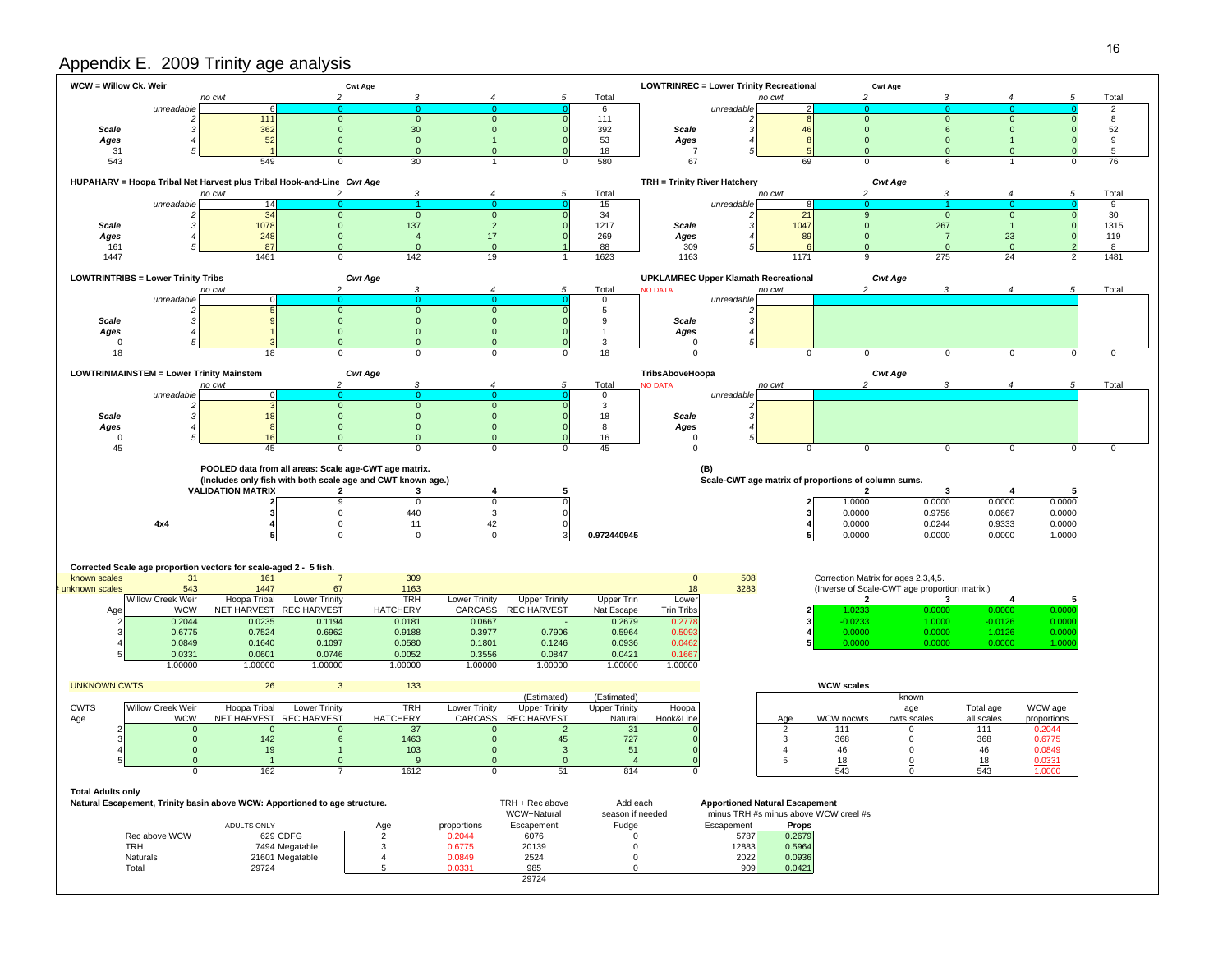17

# Appendix F. 2009 Klamath Basin fall Chinook age-composition calculation worksheet. **1991 12009** 2009

Feb 08 2010

|                                                               | #                     | #                                       | Tota             |                        | <b>CALCULATED AGE</b> |                     |                               |                  |                                                                                                                   |                                | SCALE AGE PROPORTIONS (unknowns)                   |                                    |                          |                | Unk. Age                                | Length Freq or                   |                                  |
|---------------------------------------------------------------|-----------------------|-----------------------------------------|------------------|------------------------|-----------------------|---------------------|-------------------------------|------------------|-------------------------------------------------------------------------------------------------------------------|--------------------------------|----------------------------------------------------|------------------------------------|--------------------------|----------------|-----------------------------------------|----------------------------------|----------------------------------|
| <b>Hatchery spawners</b><br>Iron Gate Hatchery (IGH)          | Grilse<br>1229        | Adults<br>12263                         | Rur<br>13492     | $\overline{2}$<br>1229 | 3<br>8982             | 4<br>3184           | 5<br>97                       | Total<br>13492   | scales                                                                                                            | 2<br>0.0933                    | 3<br>0.6667                                        | 4<br>0.2328                        | 5<br>0.0071              | Total<br>1.0   | Scales Read<br>1,082                    | Redds<br><=58cm                  | Live                             |
|                                                               |                       |                                         |                  |                        |                       |                     |                               |                  | IGH cwts                                                                                                          | 45                             | 524                                                | 231                                | 6                        | 806            |                                         |                                  |                                  |
| Trinity River Hatchery (TRH)<br>Hatchery spawner subtotal:    | 143<br>1372           | 7351<br>19614                           | 7494<br>20986    | 143<br>1372            | 6867<br>15849         | 444<br>3628         | 39<br>136                     | 7494<br>2098     | <b>TRH cwts</b>                                                                                                   | scales 0.01806<br>37           | 0.9188<br>1463                                     | 0.0580<br>103                      | 0.0052<br>9              | 1.0<br>1612    | 1163                                    | <=57cm                           |                                  |
|                                                               | prop. hatchery grilse |                                         | 0.065            |                        |                       | proportion hatchery |                               | 0.186            |                                                                                                                   |                                |                                                    |                                    |                          |                |                                         |                                  |                                  |
| <b>Natural Spawners</b><br>Trinity River mainstem above WCW   | 5787                  | 15814                                   | 2160             | 5787                   | 12883                 | 2022                | 909                           | 21601            |                                                                                                                   | scales 0.26790                 | 0.59640                                            | 0.09362 0.04208                    |                          | 1.0            | 543                                     |                                  |                                  |
| Trinity River mainstem below WCW                              | 195                   | 534                                     | 729              | 195                    | 435                   | 68                  | 31                            | 729⊉             | <b>Above WCW</b>                                                                                                  | 0.26790                        | 0.59640                                            | 0.09362                            | 0.04208                  | 1.0            |                                         | 267                              |                                  |
| Salmon River Basin (includes Wooley Cr)<br><b>Scott River</b> | 516<br>44             | 2204<br>2167                            | 2720<br>221      | 516<br>44              | 1291<br>1794          | 511<br>106          | 403<br>267                    | 2720<br>2211     | scales<br>scales                                                                                                  | 0.18980<br>0.02009             | 0.47440<br>0.81128                                 | 0.18772 0.14809                    | 0.04797 0.12066          | 1.0<br>1.0     | 223<br>757                              | 1183<br><=58cm                   | 108                              |
| Shasta River                                                  | 151                   | 6145                                    | 6296             | 151                    | 5587                  | 315                 | 243                           | 6296             | scales                                                                                                            | 0.02395                        | 0.88755                                            | 0.05004                            | 0.03845                  | 1.0            | 372                                     | <=59cm                           |                                  |
| <b>Bogus Creek</b>                                            | 471                   | 5455                                    | 5926             | 471                    | 4836                  | 552                 | 66                            | 5926             | Shasta CWT<br>scales                                                                                              | 0<br>0.07795                   | 0<br>0.81942                                       | 0<br>0.09130                       | -1<br>0.01133            | -1<br>1.0      | 979                                     | <=58cm                           |                                  |
|                                                               |                       |                                         |                  |                        |                       |                     |                               |                  | Bogus CWT                                                                                                         | 16                             | 49                                                 | 19                                 | $\Omega$                 | 84             |                                         |                                  |                                  |
| Mainstem Klamath (IGH to Shasta R)                            | 160                   | 4267                                    | 4427             | 160                    | 3150                  | 1010                | 107                           | 4427             | scales<br><b>KR</b> main CWT                                                                                      | 0.03545<br>4                   | 0.71425<br>5                                       | 14                                 | 0.22625 0.02406          | 1.0<br>24      | 1,154                                   | <=58cm                           |                                  |
| Mainstem Klamath (Shasta R to Indian Cr)                      | 135                   | 3678                                    | 3813             | 135                    | 2724                  | 863                 | 92                            |                  | 3813 Upper Main 0.03545                                                                                           |                                | 0.71425                                            | 0.22625 0.02406                    |                          |                | 1.0 IGH to Shasta                       | 1839                             |                                  |
| Main basin subtotals:                                         | 7,459                 | 40,264                                  | 47,723           | 7,459                  | 32,700                | 5,447               | 2,118                         | 47,72            |                                                                                                                   |                                |                                                    |                                    |                          |                |                                         |                                  |                                  |
| <b>Klamath Tributaries</b>                                    |                       |                                         |                  |                        |                       |                     |                               |                  |                                                                                                                   |                                |                                                    |                                    |                          |                |                                         |                                  |                                  |
| Aiken Cr<br>Beaver Cr                                         | 0<br>32               | $\mathbf 0$<br>565                      | $\Omega$<br>597  | 0<br>32                | $^{\circ}$<br>510     | 0<br>31             | 0<br>24                       | $\Omega$<br>597  | scales<br>scales                                                                                                  | 0.05349<br>0.05349             | 0.85430<br>0.85430                                 | 0.05124 0.04097<br>0.05124         | 0.04097                  | 1.0<br>1.0     |                                         | $\Omega$<br>278                  | $\overline{0}$<br>9              |
| <b>Bluff Cr</b>                                               | $\mathbf{1}$          | 21                                      | 22               | $\overline{1}$         | 19                    | $\mathbf{1}$        | 1                             | 22               | scales                                                                                                            | 0.05349                        | 0.85430                                            | 0.05124 0.04097                    |                          | 1.0            |                                         | 10                               | 1                                |
| Boise Cr<br>Camp Cr                                           | 0<br>26               | $\mathbf 0$<br>462                      | $\Omega$<br>488  | 0<br>26                | $^{\circ}$<br>417     | $\Omega$<br>25      | $\mathbf 0$<br>20             | $\Omega$<br>488  | scales<br>scales                                                                                                  | 0.05349<br>0.05349             | 0.85430<br>0.85430                                 | 0.05124 0.04097<br>0.05124 0.04097 |                          | 1.0<br>1.0     |                                         | $\overline{0}$<br>224            | $\overline{0}$<br>14             |
| Clear Cr                                                      | 17                    | 297                                     | 314              | 17                     | 268                   | 16                  | 13                            | 314              | scales                                                                                                            | 0.05349                        | 0.85430                                            | 0.05124 0.04097                    |                          | 1.0            |                                         | 145                              | $\overline{7}$                   |
| Dillon Cr                                                     | 8                     | 137                                     | 145              | 8                      | 124                   | $\overline{7}$      | 6                             | 145              | scales                                                                                                            | 0.05349                        | 0.85430                                            | 0.05124 0.04097                    |                          | 1.0            |                                         | 62                               | 13                               |
| Elk Cr<br>Grider Cr                                           | 16<br>19              | 285<br>338                              | 301<br>357       | 16<br>19               | 257<br>305            | 15<br>18            | 12<br>15                      | 301<br>357       | scales<br>scales                                                                                                  | 0.05349<br>0.05349             | 0.85430<br>0.85430                                 | 0.05124 0.04097<br>0.05124 0.04097 |                          | 1.0<br>1.0     |                                         | 138<br>167                       | 9                                |
| Horse Cr                                                      | 5                     | 80                                      | 85               | 5                      | 72                    | $\overline{4}$      | 3                             | 85               | scales                                                                                                            | 0.05349                        | 0.85430                                            |                                    | 0.05124 0.04097          | 1.0            |                                         | 40                               | $\overline{0}$                   |
| Independence Cr<br>Indian Cr                                  | $\mathbf 0$<br>30     | $\mathbf 0$<br>523                      | n<br>553         | $\mathbf 0$<br>30      | $\mathbf 0$<br>472    | $\mathbf 0$<br>28   | $\mathbf 0$<br>23             | n<br>553         | scales                                                                                                            | 0.05349<br>scales 0.05349      | 0.85430<br>0.85430                                 | 0.05124 0.04097<br>0.05124 0.04097 |                          | 1.0<br>1.0     |                                         | $\overline{0}$<br>258            | $\overline{0}$                   |
| Irving Cr                                                     | 0                     | $\mathbf 0$                             | $\Omega$         | 0                      | 0                     | 0                   | 0                             | O                | scales                                                                                                            | 0.05349                        | 0.85430                                            | 0.05124 0.04097                    |                          | 1.0            |                                         | $\overline{0}$                   | $\overline{0}$                   |
| Perch Cr<br>Red Cap Cr                                        | $\mathbf 0$<br>12     | $\mathbf 0$<br>209                      | $\Omega$<br>221  | $\mathbf 0$<br>12      | $\mathbf 0$<br>189    | $\mathbf 0$<br>11   | $\mathbf 0$<br>9              | $\Omega$<br>221  | scales<br>scales                                                                                                  | 0.05349<br>0.05349             | 0.85430<br>0.85430                                 | 0.05124 0.04097<br>0.05124 0.04097 |                          | 1.0<br>1.0     |                                         | $\Omega$<br>101                  | $\overline{0}$<br>$\overline{7}$ |
| Rock Cr                                                       | -1                    | 23                                      | 24               | $\mathbf{1}$           | 21                    | -1                  | 1                             | 24               | scales                                                                                                            | 0.05349                        | 0.85430                                            | 0.05124 0.04097                    |                          | 1.0            |                                         | 11                               |                                  |
| Slate Cr<br>Seiad Cr                                          | 0<br>$\mathbf 0$      | $\overline{\mathbf{4}}$<br>$\mathbf{0}$ | n                | 0<br>$\mathbf 0$       | $\overline{4}$<br>0   | 0<br>0              | 0<br>$\mathbf 0$              | $\mathbf 0$      | scales                                                                                                            | 0.05349                        | 0.85430<br>0.85430                                 | 0.05124 0.04097                    |                          | 1.0            |                                         | $\overline{2}$<br>$\overline{0}$ | $\overline{0}$<br>$\overline{0}$ |
| Thompson Cr                                                   | 8                     | 150                                     | 158              | 8                      | 135                   | 8                   | 6                             | 158              | scales<br>scales                                                                                                  | 0.05349<br>0.05349             | 0.85430                                            | 0.05124 0.04097                    | 0.05124 0.04097          | 1.0<br>1.0     |                                         | 72                               | 6                                |
| Ti Cr                                                         | $\mathbf 0$           | $\mathbf 0$                             | $\Omega$         | $\mathbf 0$            | 0                     | $\mathbf 0$         | $\pmb{0}$                     | 0                | scales                                                                                                            | 0.05349                        | 0.85430                                            | 0.05124 0.04097                    |                          | 1.0            |                                         | $\overline{0}$                   | $\overline{0}$                   |
| Pine Cr (previously in Trin Tribs)<br>Klamath trib subtotal:  | $\mathbf 0$<br>175    | $\mathbf 0$<br>3094                     | $\Omega$<br>3269 | $\mathbf 0$<br>175     | $\mathbf 0$<br>2793   | $\mathbf 0$<br>168  | $\mathbf 0$<br>134            | $\Omega$<br>3269 |                                                                                                                   | scales 0.05349                 | 0.85430                                            | 0.05124 0.04097                    |                          | 1.0            |                                         | $\overline{0}$<br>1508           | $\overline{0}$<br>78             |
| <b>Trinity Tributaries</b>                                    |                       |                                         |                  |                        |                       |                     |                               |                  | <b>SURROGATE - Trinity River Mainstem above WCW</b>                                                               |                                |                                                    |                                    |                          |                |                                         |                                  |                                  |
| Horse Linto Cr                                                | 59                    | 160                                     | 219              | 59                     | 130                   | 20                  | 9                             |                  | 219 Above WCW                                                                                                     | 0.26790                        | 0.59640                                            | 0.09362                            | 0.04208                  | 1.0            |                                         | 80                               | 9                                |
| Cedar Cr (trib to Horse Linto)                                | 11                    | 30                                      | 41               | 11                     | 24                    | 4                   | $\overline{2}$                | 41               | Above WCW                                                                                                         | 0.26790                        | 0.59640                                            | 0.09362                            | 0.04208                  | 1.0            |                                         | 15                               |                                  |
| Trinity trib subtotal:<br>Non-reservation trib subtotal:      | 70<br>245             | 190<br>3284                             | 260<br>3529      | 70<br>245              | 155<br>2948           | 24<br>192           | 11<br>145                     | 26<br>352        |                                                                                                                   |                                |                                                    |                                    |                          |                |                                         |                                  |                                  |
| <b>Reservation Tributaries-Hoopa Valley</b>                   |                       |                                         |                  |                        |                       |                     |                               |                  |                                                                                                                   |                                |                                                    |                                    |                          |                |                                         |                                  |                                  |
| Campbell Cr                                                   | 0                     | $\mathbf 0$                             | $\Omega$         | 0                      | 0                     | 0                   | 0                             |                  | 0 Above WCW 0.26790                                                                                               |                                | 0.59640                                            | 0.09362                            | 0.04208                  | 1.0            |                                         |                                  |                                  |
| Hostler Cr                                                    | $\mathbf 0$           | $\mathbf 0$                             | $\Omega$         | $\mathbf 0$            | $\mathbf 0$           | $\mathbf 0$         | $\mathbf 0$                   |                  | 0 Above WCW                                                                                                       | 0.26790                        | 0.59640                                            | 0.09362                            | 0.04208                  | 1.0            |                                         |                                  |                                  |
| Mill Cr<br>Pine Cr. (moved in 2007 to Klam tribs)             | 86                    | 236                                     | 322              | 86                     | 192                   | 30                  | 14                            |                  | 322 Above WCW                                                                                                     | 0.26790                        | 0.59640                                            | 0.09362                            | 0.04208                  | 1.0            |                                         | 118                              |                                  |
| Soctish Cr                                                    | 0                     | $\mathbf 0$                             | $\Omega$         | 0                      | 0                     | 0                   | $\mathbf 0$                   |                  | 0 Above WCW 0.26790                                                                                               |                                | 0.59640                                            | 0.09362                            | 0.04208                  | 1.0            |                                         |                                  |                                  |
| Supply Cr<br><b>Tish Tang Cr</b>                              | $\overline{2}$<br>24  | 6<br>66                                 | 8<br>90          | $\overline{2}$<br>24   | 5<br>54               | 1<br>8              | $\mathbf 0$<br>$\overline{4}$ |                  | 8 Above WCW<br>90 Above WCW                                                                                       | 0.26790<br>0.26790             | 0.59640<br>0.59640                                 | 0.09362<br>0.09362                 | 0.04208<br>0.04208       | 1.0<br>1.0     |                                         | 33                               |                                  |
| Other                                                         | 0                     | 0                                       | $\Omega$         | 0                      | 0                     | 0                   | 0                             |                  | 0 Above WCW                                                                                                       | 0.26790                        | 0.59640                                            | 0.09362                            | 0.04208                  | 1.0            |                                         | $\overline{0}$                   |                                  |
| HVT reservation trib subtotal:                                | 113                   | 308                                     | 421              | 113                    | 251                   | 39                  | 18                            | 421              | bove WCW                                                                                                          | 0.26790                        | 0.59640                                            | 0.09362                            | 0.04208                  | 1.0            |                                         | 154                              |                                  |
| <b>Reservation Tributaries-Yurok</b>                          |                       |                                         |                  |                        |                       |                     |                               |                  |                                                                                                                   |                                |                                                    |                                    |                          |                |                                         |                                  |                                  |
| <b>Blue Cr</b>                                                | 296                   |                                         | 1029             | 296                    | 667                   | 33                  | 33                            | 1029             |                                                                                                                   | scales count                   | 0.90956                                            |                                    | 0.04511 0.04533          | 1.0            | 70                                      |                                  |                                  |
| <b>Reservation tributaries subtotal:</b>                      | 409                   | 1041                                    | 1450             | 409                    | 918                   | 72                  | 51                            | 1450             |                                                                                                                   |                                |                                                    |                                    |                          |                |                                         |                                  |                                  |
| Natural spawner subtotal:                                     | 8113                  | 44589                                   | 52702            | 8113                   | 36566                 | 5711                | 2314                          | 52702            |                                                                                                                   |                                |                                                    |                                    |                          |                |                                         |                                  |                                  |
| <b>Total spawners:</b><br><b>Angler Harvest</b>               | 9485                  | 64203                                   | 73688            | 9485                   | 52415                 | 9339                | 2450                          | 73688            |                                                                                                                   |                                |                                                    |                                    |                          |                |                                         |                                  |                                  |
| Klamath River (below Hwy 101)                                 | 319                   | 1191                                    | 151(             | 319                    | 966                   | 154                 | 71                            | 1510             |                                                                                                                   | scales 0.21277                 |                                                    | 0.63721 0.10260 0.04742            |                          | 1.0            | 344                                     | <=55                             |                                  |
| Klamath River (Hwy 101 to Weitchpec)                          | 1559                  | 2015                                    | 3574             | 1559                   | 1825                  | 111                 | 80                            | 3574             | est-LRC CWT                                                                                                       | $\mathbf{1}$<br>scales 0.44051 | 15<br>0.50633                                      | $\mathbf{1}$<br>0.03054 0.02261    | 0                        | 17<br>1.0      | 1,167                                   | <=55                             |                                  |
|                                                               |                       |                                         |                  |                        |                       |                     |                               |                  | mid-LRC CWT<br><b>SURROGATE - Iron Gate+Bogus Weighted Totals</b>                                                 | 4                              | 38                                                 | 3                                  | $\Omega$                 | 45             |                                         |                                  |                                  |
|                                                               |                       |                                         |                  |                        |                       |                     |                               |                  |                                                                                                                   | 1700                           | 13818                                              | 3737                               |                          | 163 19418      |                                         |                                  |                                  |
| Klamath River (Weitchpec to IGH)                              | 155                   | 1614                                    | 1769             | 155                    | 1259                  | 340                 | 15                            |                  | 1769 IGH+Bogus 0.08756 0.71162 0.19244 0.00838<br><b>SURROGATE</b> - Trinity Rec. Harvest below WCW - adults only |                                |                                                    |                                    |                          | 1.0            |                                         | <=55                             |                                  |
| Trinity River (above Willow Cr. Weir)                         | 146                   | 483                                     | 629              | 146                    | 389                   | 57                  | 37                            | 629              | TR LRC<br>TR-up CWT                                                                                               | count<br>$\overline{2}$        | 0.79064<br>45                                      | 0.12462 0.08475<br>3               | $\Omega$                 |                | 1.0 trilse harvest rat<br>49 Paper CWTs | $= 54$                           |                                  |
| Trinity River (below Willow Cr. Weir)                         | 36                    | 272                                     | 308              | 36                     | 216                   | 34                  | 22                            | 308              |                                                                                                                   | scales 0.11940                 |                                                    | 0.69623 0.10974 0.07463            |                          | 1.0            | 67                                      |                                  |                                  |
| Angler harvest subtotal:                                      | 2,215                 | 5,575                                   | 7,790            | 2,215                  | 4,655                 | 696                 | 225                           | 7,790            | TR-low CWT                                                                                                        | 0                              | 6                                                  | 1                                  | $\Omega$                 | $\overline{7}$ |                                         |                                  |                                  |
|                                                               |                       |                                         |                  |                        |                       |                     |                               |                  |                                                                                                                   |                                |                                                    |                                    |                          |                |                                         |                                  |                                  |
| <b>Tribal Harvest</b><br>Klamath River (Estuary)              | 43                    | 19465                                   | 19508            | 43                     | 13055                 | 4216                | 2194                          | 19508            | scales                                                                                                            | count                          | 0.6720                                             | 0.2141                             | 0.1139                   | 1.0            | 1,265                                   | $=58cm$                          |                                  |
| Klamath River (101 to Trinity R)                              | 39                    | 4769                                    | 4808             | 39                     | 3548                  | 926                 | 295                           | 4808             | YTFP EST CWT<br>scales                                                                                            | $\mathbf 0$<br>0.0081          | 155<br>0.7373                                      | 106<br>0.1930                      | $\overline{7}$<br>0.0617 | 268<br>1.0     | 2,142                                   | <=58cm                           |                                  |
|                                                               |                       |                                         |                  |                        |                       |                     |                               |                  | YTFP MU CWT                                                                                                       | $\mathbf 0$                    | 19                                                 | 3                                  | $\mathbf 0$              | 22             |                                         |                                  |                                  |
| <b>Trinity River</b>                                          | 96                    | 4153                                    | 4249             | 96                     | 3217                  | 689                 | 247                           | 4249             | HVT CWT                                                                                                           | scales 0.02350<br>0            | 0.75241<br>142                                     | 0.16397<br>19                      | 0.06012<br>1             | 1.0<br>162     | 1447                                    |                                  |                                  |
| Tribal harvest subtotal:<br><b>Total harvest:</b>             | 178<br>2393           | 28387<br>33962                          | 28565<br>36355   | 178<br>2393            | 19820<br>24475        | 5831<br>6527        | 2736<br>2961                  | 28565<br>36355   |                                                                                                                   |                                |                                                    |                                    |                          |                |                                         |                                  |                                  |
|                                                               |                       |                                         |                  |                        |                       |                     |                               |                  |                                                                                                                   |                                |                                                    |                                    |                          |                |                                         |                                  |                                  |
| <b>Totals</b><br>In-river run and escapement                  | 11878                 | 98165                                   | 110043           | 11878                  | 76890                 | 15866               | 5411                          | 110043           |                                                                                                                   |                                |                                                    |                                    |                          |                |                                         |                                  |                                  |
| Angling drop-off mortality (2.04%)                            | 45                    | 114                                     | 159              | 45                     | 95                    | 14                  | 5                             | 159              |                                                                                                                   |                                | 0.02041 angling drop-off mortality rate on harvest |                                    |                          |                |                                         |                                  |                                  |
| Net drop-off mortality (8.7%)                                 | 15                    | 2468                                    | 2484             | 15                     | 1723                  | 507                 | 239                           | 2484             |                                                                                                                   |                                | 0.08696 net drop-off mortality rate on harvest     |                                    |                          |                |                                         |                                  |                                  |
| Total in-river run                                            |                       | 11938 100747                            | 112686           | 11938                  | 78708                 | 16387               | 5653                          | 112686           |                                                                                                                   |                                | age comp of adults in total run total adults       |                                    |                          |                |                                         |                                  |                                  |
|                                                               |                       |                                         |                  | 10.6%                  | 69.8%                 | 14.5%               | 5.0%                          |                  |                                                                                                                   |                                | 69.9%                                              | 14.6%                              |                          | 5.0% 89.4%     |                                         |                                  |                                  |